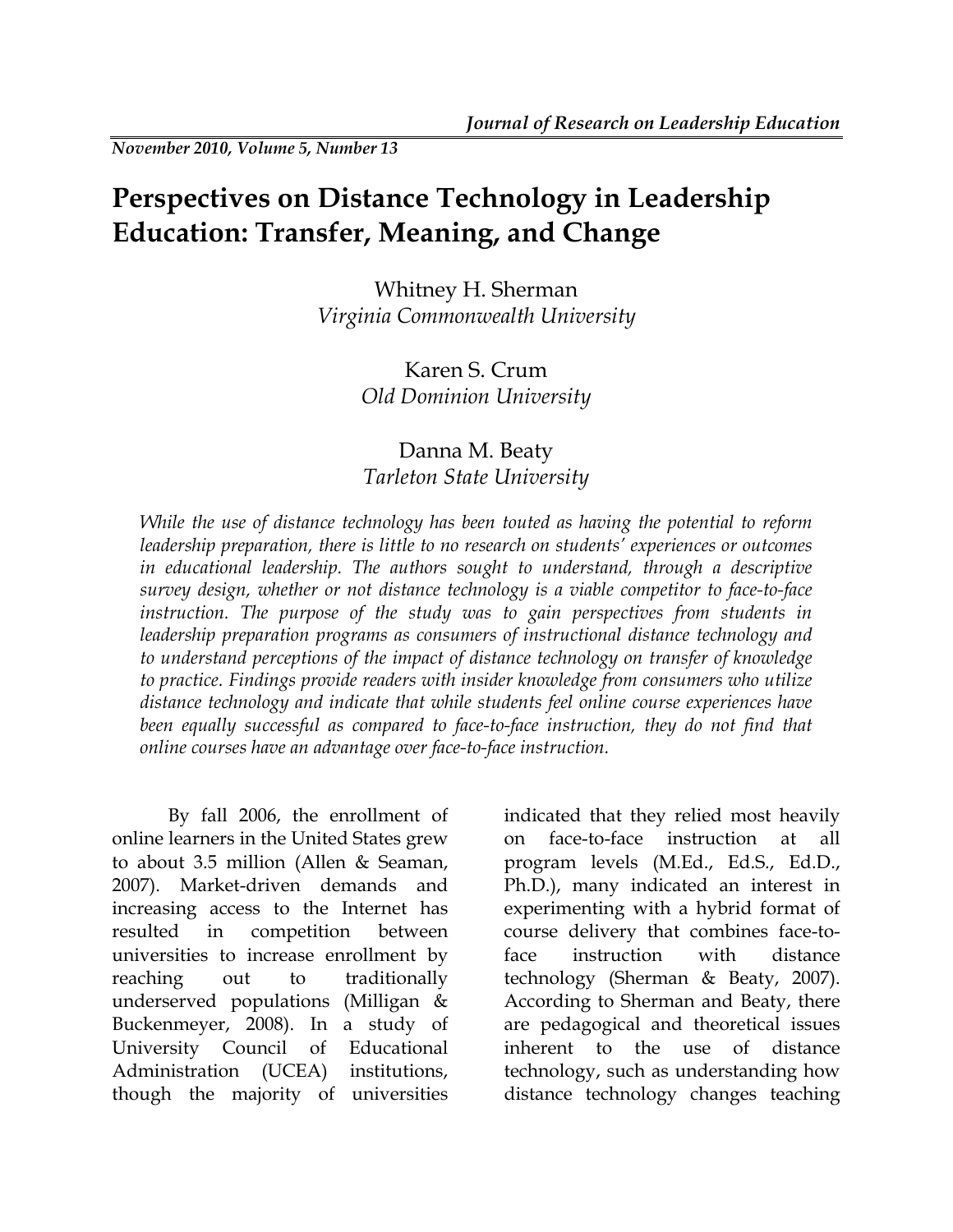and learning. Our intent for the purpose of this study was to gain perspectives from students in leadership preparation programs as consumers of instructional distance technology and to understand perceptions of the impact of distance technology on transfer of knowledge to practice.

# **Tracking Distance Technology in Higher Education**

 As universities have found themselves in increasingly competitive times (Timmons, 2002), distance technology has become a hot trend (Wagschal, 1998) embraced by most institutions of higher education, including traditional universities. Distance technology has increased the ways in which knowledge can be delivered through worldwide connectivity and accessibility (Kemelgor, Johnston, & Srinivasan, 2000). According to O'Sullivan (2000),

Educators can use the ways in which technology can affect interaction and information processing to reshape the educational process. These changes can improve, or undermine educational goals. The technology's characteristics are important considerations, but the applications that educators develop will ultimately determine whether the uses are beneficial or not. (p. 57)

In short, while technology is a tool which humans can use to transform their environments (Tornatzky &

Fleischer, 1990), it must be understood in the context of human social constructions and behaviors (O'Sullivan).

# *Positive Growth*

As the enrollment of online learners in the United States has continued to grow, trends and patterns have been established in regard to what fields utilize online instruction the most, which degree programs are deemed more suitable for online instruction, and what populations of people take advantage of online courses. In the health professions, for every 100 classroom courses, there are 59 online courses. Education ranks second in online doctoral courses, with 39 of every 100 courses being offered online (Ghezzi, 2007).

*Increased Access.* Reports indicate that single-parent, low-income, and minority women have become the largest group among adult learners in the last decade (Peter & Horn, 2005). Women outnumber men in online courses (Kramarae, 2003) and report the flexible schedule more conducive to balancing work, school, and family (Cooper, 2008).

Further, according to Grenzky and Maitland (2001), online degrees allow people in rural areas, working professionals, and military personnel in distant locations to access education. On a global level, distance technology is furthering the idea of international higher education, once described as what takes place when students cross their own national borders, to "…encompass a wider range of activities, including distance learning,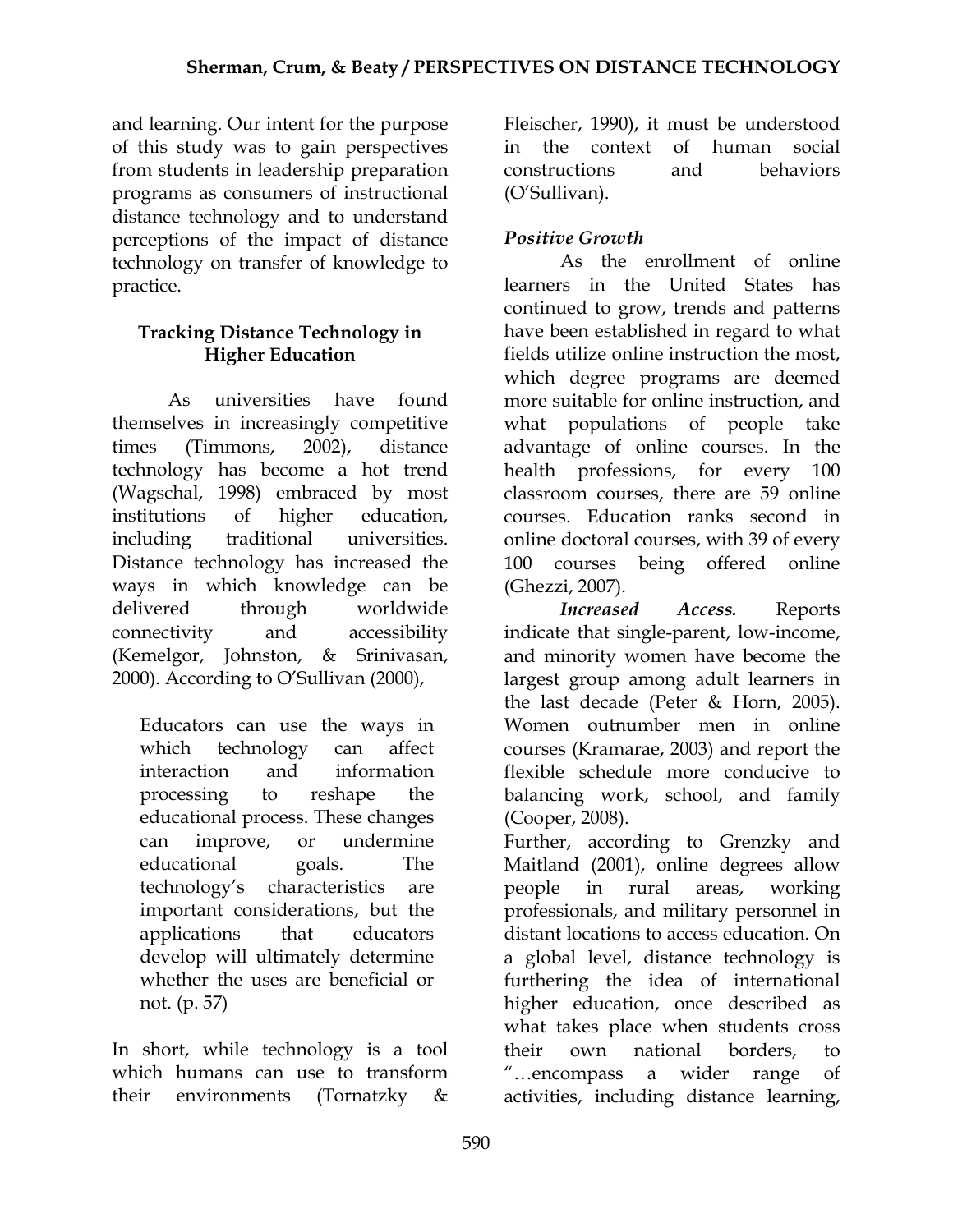offshore and onshore courses, and the establishment of overseas campuses" (Dixon, 2006, p. 319).

*Pedagogy Transformation.*  According to Adams and Gareth (2007), second generation e-learning requires a paradigm shift when thinking about online learning. Whereas first generation e-learning focused on developing technical skills, second generation e-learning is driven by pedagogical stances:

It is argued that more attention needs to be devoted to the requirements of learning impact and the ability to create true value for learners, especially in just-intime learning contexts where work and job demands drive the learning and the value that is ultimately created. This requires that more emphasis be placed on underlying pedagogies and technological designs that support these pedagogies appropriately, rather than continuing along the present path where a technology mindset appears to be driving the research and practice of elearning. (p. 158)

While distance technology focuses on distance in terms of course delivery, it does not have to be equated with lack of connection to students (Sherman & Beaty, 2007). Instead, second generation e-learning allows students to seek multiple paths to learning and is context-based, requiring the learner to bring the context to the learning (Adams & Gareth, p. 167). Conceicao (2006) found that the design of online courses

was learner centered and forced instructors to learn how to connect with students in alternative ways due to the lack of physical presence. According to Kitchenham (2006), instructors experience pedagogical transformations as they learn to adapt to using distance technology. Online instruction spreads pedagogical responsibilities across instructors and students and influences both the community of practice for instructors and communities of learning for students (Correia & Davis, 2008).

 *Online Learner Satisfaction.*  Learner satisfaction in the online environment is a key element in determining the success of a distance learning course (Sener & Humbert, 2003). There are a variety of factors that have been attributed to facilitating student success in online degree programs, including engagement in a learning community, schedule convenience, personal growth, peer support, feeling challenged, and faculty support (Muller, 2008). Success and student satisfaction are often paired together in the literature (Lim, Morros, & Kupritz, 2006; Richardson & Swan, 2003; Swan, 2002). Menchaca and Bekele (2008) found in an analysis of existent literature that "success factors were linked to the systematic use of human and non-human resources available to learning" (p. 236).

According to MacFarland (1999) and Sikora (2002), students indicate that they are equally pleased with online courses in comparison to traditional courses. Social presence in the online environment is a critical component contributing to students' satisfaction of the distance learning course (Richardson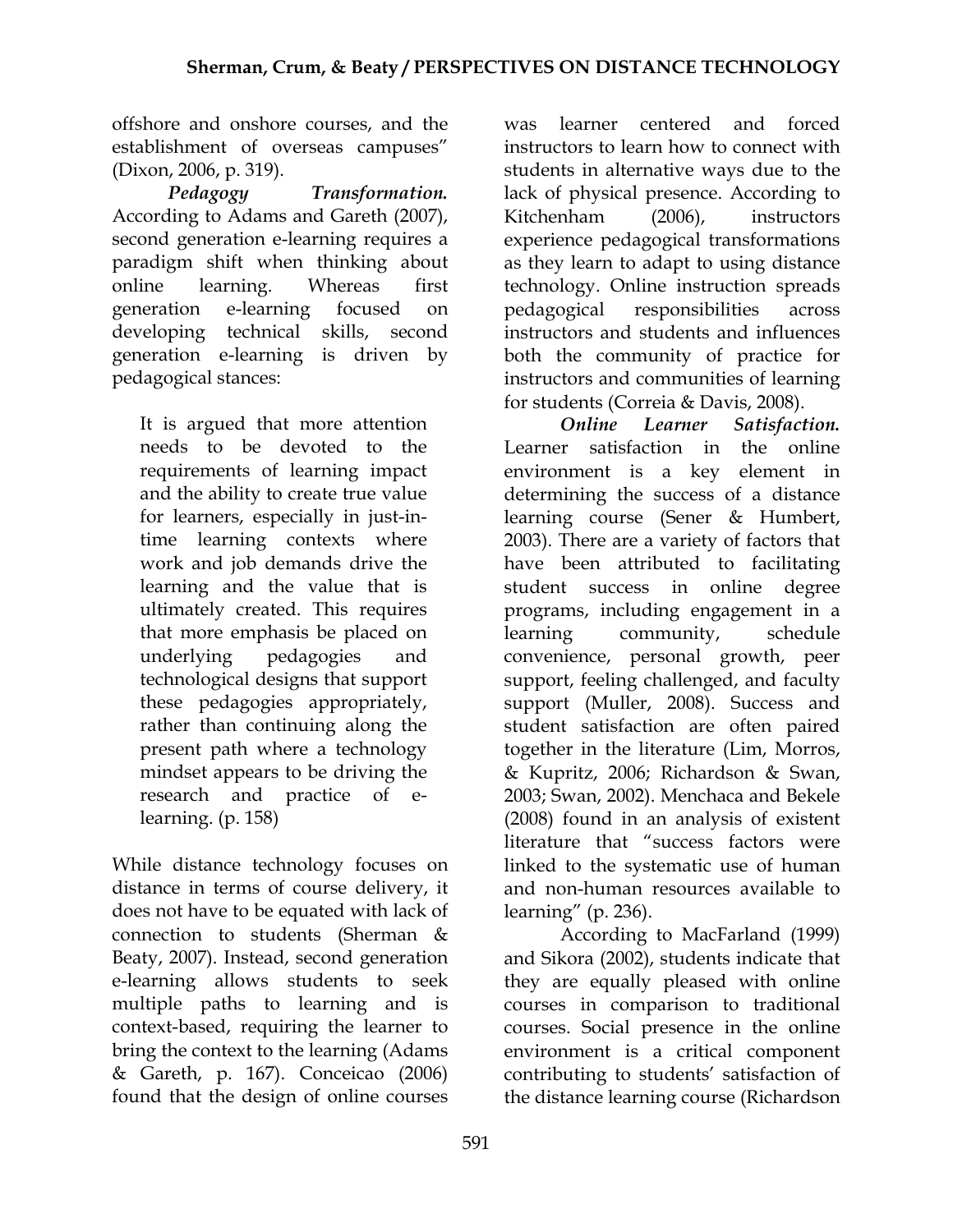& Swan, 2003). This can be accomplished through the development of a "learning community" in which the course design is created in a consistent, organized, and clear manner; In this learning community, the instructor provides feedback to the students, direct instruction, and lively discussions that are meaningful to the learning objectives (Swan, 2002; Shea, Li, Swan, & Pickett, 2006).

# *Hurdles to Jump*

Courses that utilize distance technology in any format should not look like traditional courses in sheep's clothing, which serve to underutilize technology (Sherman & Beaty, 2007). According to Carr-Chellman and Duchastel (2000), "…in some cases, more attention has been paid to promotion and advertising than to quality assurance in some online degree programs" (p. 233). The absence of sufficient scaffolding for students working from home needed for successful online experiences (Foshay & Bergeron, 2000), the over-reliance on adjuncts, the lack of full-time faculty interest and professional development (Myers, Bennett, Brown, & Henderson, 2004), and inadequate access to technology in general (Glass, Bjork, & Brunner, 2000) also serve as factors that inhibit quality online course and program delivery.

*Learner Factors.* According to Carr (2000) and Jensen (2001), while online course and program participation has grown, there is a struggle with retention; online courses and programs have higher dropout rates. The characteristics of e-learning make it

different from face-to-face instruction, and they need to be taken into account when preparing students for this kind of learning environment (Milligan & Buckenmeyer, 2008). According to Moore (1986), online students are typically required to possess a high amount of self-direction in order to be independently motivated to learn and work alone, to be skillful in time management, and to be able to communicate well (Maddux, 2004). Whereas Muller (2008) found that students indicate the following barriers to online success: multiple and competing responsibilities between work, home, and school, disappointment in faculty, a general preference for face-to-face instruction, feelings of anxiety, lack of technology support, and feeling overwhelmed.

## *Distance Technology's Impact on Leadership Education*

According to Sherman and Beaty (2007), the use of distance technology has the potential to reform leadership preparation and reach a more inclusive population of aspiring leaders. Furthermore, "The emergence of elearning also poses a potential source of market competition for traditional leadership programs if these learning options are captured first by more aggressive for-profit enterprises" (Glasman, Cibulka, & Ashby, 2002, p. 259). We need to first consider effective uses of distance technology, then envision what successful distance technology looks like and, finally, understand how it might transform leadership nationally and globally (Sherman & Beaty).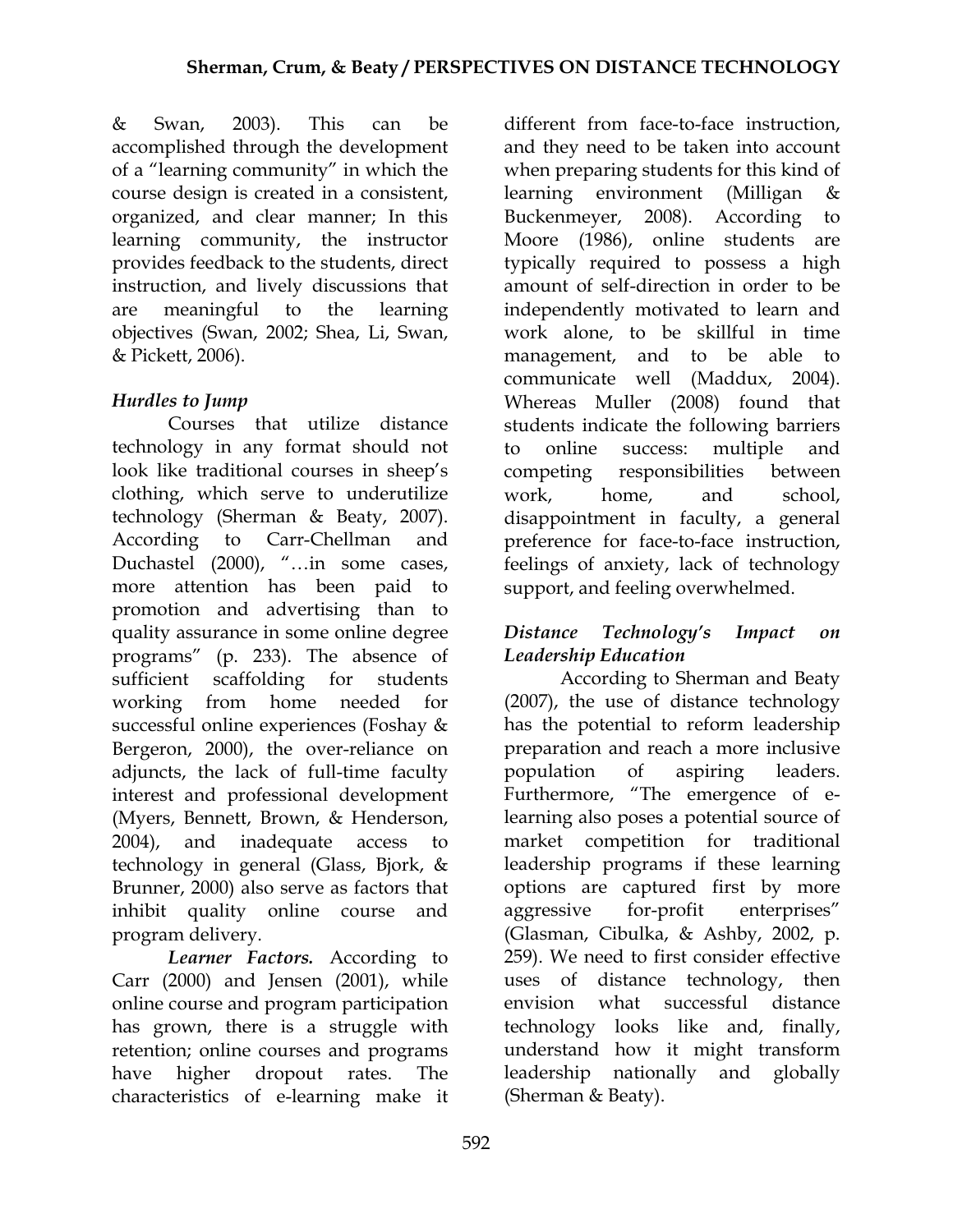Though some indicate that there are hundreds of studies that examine whether outcomes of online programs match those of traditional programs, there is little to no research on outcomes in educational leadership. Due to purported beliefs that the use of distance technology and online learning has the potential to transform leadership pedagogy, we challenged ourselves to design a study to gain knowledge on whether or not distance technology is a viable competitor to face-to-face instructional preparation.

# **Methodology**

We designed an exploratory study to gain perspective on how meaningful technology is toward impacting change and growth in individual students and the field of educational leadership in general. Research questions included (a) How do students experience distance technology as a conduit for instructional delivery? and (b) How does distance technology impact transfer of knowledge, meaningmaking, and change?

As university professors with experience in the delivery of instructional distance technology, we sought feedback from students in our programs who have taken at least one online graduate course in educational leadership. We created a descriptive survey (see appendix), using a series of questions grounded in the literature on the use of distance technology in higher education, and posted it on Survey Monkey. The descriptive survey design was selected based on its ability to provide a numeric description of the

trends, attitudes, and demographics of the population (Creswell, 2003). We took care to ensure that the items on the survey had content validity by creating a table of specifications and linking survey items to the literature. Our goal was to identify the perspectives of our students as consumers of online course delivery rather than to identify significant differences between large populations of students.

We sent the survey link out to 88 students enrolled in the departments of educational leadership at two of our universities and received a 41% response rate. Sixty-eight percent of the students are female and 32% are male (2 opted not to respond); 89% are White, 3% are Asian, 3% are Hispanic, and 5% are African American (one person opted not to respond), and the majority of participants were 31 to 50 years old (70%) at the time of the study. Fortyfour of the participants were in a master's program in educational leadership, 39% were in a doctoral program, and the rest either in an educational specialist or post-master's program.

All data were analyzed for patterns of development and personal/professional growth in addition to perspectives on social and technical aspects of an online course environment. Berge's (1995) four roles for facilitators of online courses (pedagogical, social, managerial, and technical) were utilized as a framework for making meaning of survey responses.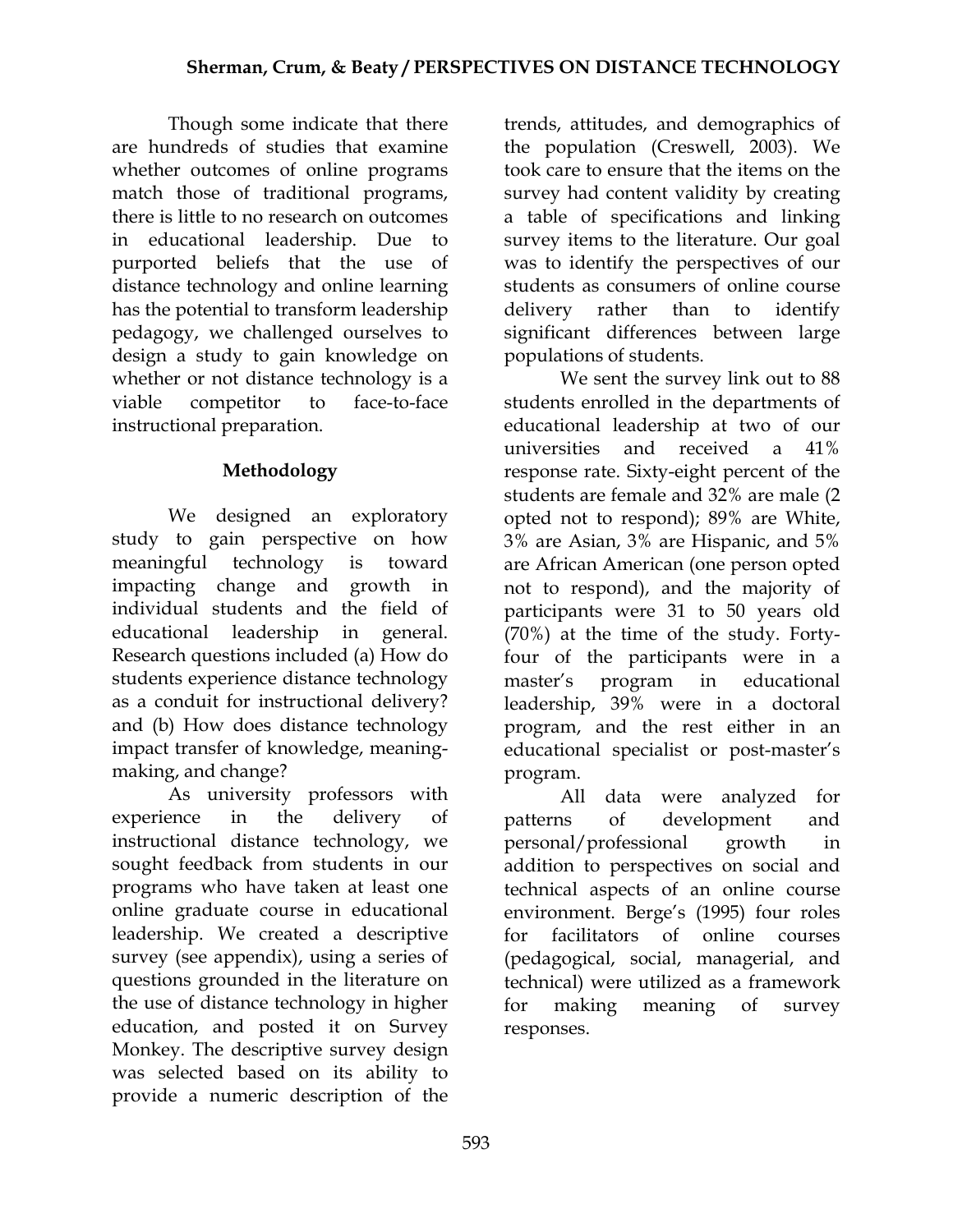# **Students' Perspectives**

 As we created a mental map of our table of specifications linked to preexisting literature when designing the survey, we found that questions fell into two categories: students' experiences with distance technology and students' perceptions of the effectiveness of online courses. Categories that emerged from the student data included themes such as level of ease with distance technology, social climate/community, the transfer of knowledge, and increased self-direction/responsibility for learning. No significant differences according to gender or race were identified in our analysis of the data and, thus, findings are reported in aggregate. We report findings here and discuss them in light of Berge's (1995) roles at the conclusion of the paper.

 *Experiences with Distance Technology.* While the majority of respondents had participated in two to three online courses (44%) at the time of the survey, a significant number indicated they had participated in a greater number (25% had participated in four to five courses and 19% had taken six or more online courses). If given the choice for method of course delivery, respondents indicated that they preferred hybrid courses that combine distance technology with face-to-face instruction (56%), followed by a preference for traditional face-to-face instruction only (22.%). Participants dispelled existing notions that online courses take more of their time than face-to-face courses (33% disagreed that online courses take more time, and 28% felt neutral about the question). Most

indicated a preference to participate in asynchronous online courses during the early evening (53%) or late evening (35%) rather than during the morning or afternoon due to conflicts with work, and specified that their involvement was executed from home (75%) rather than other locations such as the university campus or the work setting. Survey respondents indicated that they participated in online courses due to work obligations (31%), cost of travel to the university campus (25%), family obligations (21.9%), or because they preferred the online format (21.9%).

Students' responses were based on experiences with the following delivery methods and instructional techniques: Blackboard (91.9%),; individual projects (78.4%), case studies (73%), online lectures (67.6%), research oriented tasks (67.6%), group projects (62.2%), problem based learning (45.9%), video-audio streams (43.2%), practical application tasks (43.2%), podcasts (10.8%), and wiki/blog participation (8.1%). Results indicate that while Blackboard and online lectures were frequently experienced, podcasts, wikis, and blogs were not as typical.

When asked to think about the enjoyment of participating in an online course, respondents felt overwhelmingly positive in reflection (81% strongly agreed or agreed that their online experiences were enjoyable) and indicated future plans to participate in additional online courses because of this (75% strongly agreed or agreed) (see Table 1). Additionally, students felt that online courses required them to be more responsible for their own learning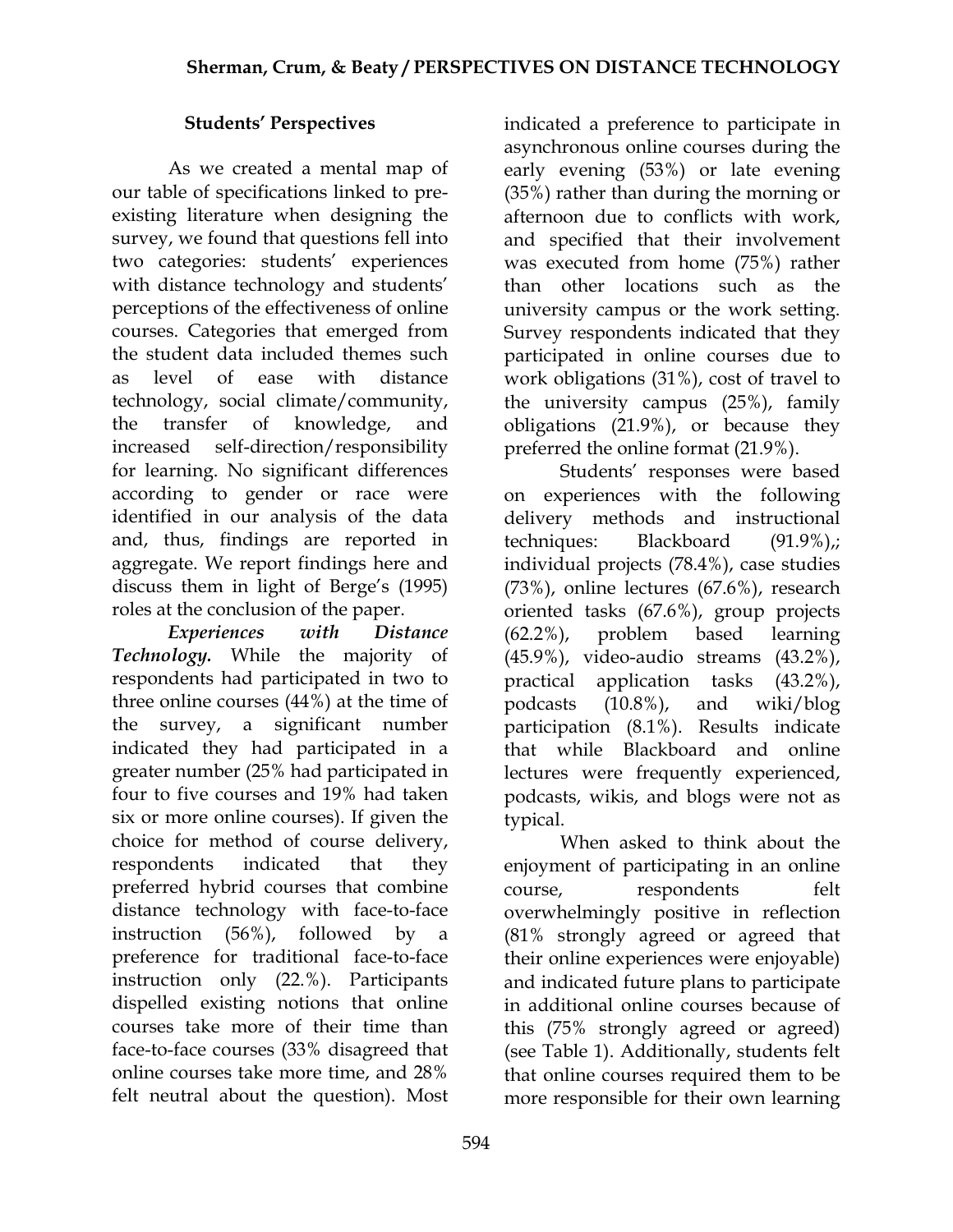(81% strongly agreed or agreed) and that online experiences mirrored the

rigor of face-to-face courses (81% strongly agreed or agreed).

#### **Table 1:**

|                | Strongly | Agree | <b>Neutral</b> | <b>Disagree</b> | <b>Strongly</b> |
|----------------|----------|-------|----------------|-----------------|-----------------|
|                | Agree    |       |                |                 | <b>Disagree</b> |
| Enjoyed        | 25%      | 55.6% | 8.3%           | 5.6%            | $5.6\%$         |
| Online         |          |       |                |                 |                 |
| Learning       |          |       |                |                 |                 |
| Online         | 25%      | 55.6% | 8.3%           | 5.6%            | 5.6%            |
| Experiences    |          |       |                |                 |                 |
| as Rigorous    |          |       |                |                 |                 |
| as Face-to-    |          |       |                |                 |                 |
| Face           |          |       |                |                 |                 |
| Online         | 25%      | 55.6% | 16.7%          | 2.8%            | $0\%$           |
| <b>Courses</b> |          |       |                |                 |                 |
| Required       |          |       |                |                 |                 |
| More           |          |       |                |                 |                 |
| Independence   |          |       |                |                 |                 |
| Plan to Enroll | 36.1%    | 38.9% | 16.7%          | 5.6%            | 2.8%            |
| in Future      |          |       |                |                 |                 |
| Online         |          |       |                |                 |                 |
| <b>Courses</b> |          |       |                |                 |                 |

#### **Enjoyment of and Future Plans for Online Courses**

As students were asked to reflect on the amount of technology support they encountered from instructors and institutions, data revealed that not only did they think institutional support was sufficient (86% strongly agreed or

agreed), but professor knowledge of the technology was sufficient (83% strongly agreed or agreed) and the actual technology itself was easily negotiated (86% strongly agreed or agreed) as well (see Table 2).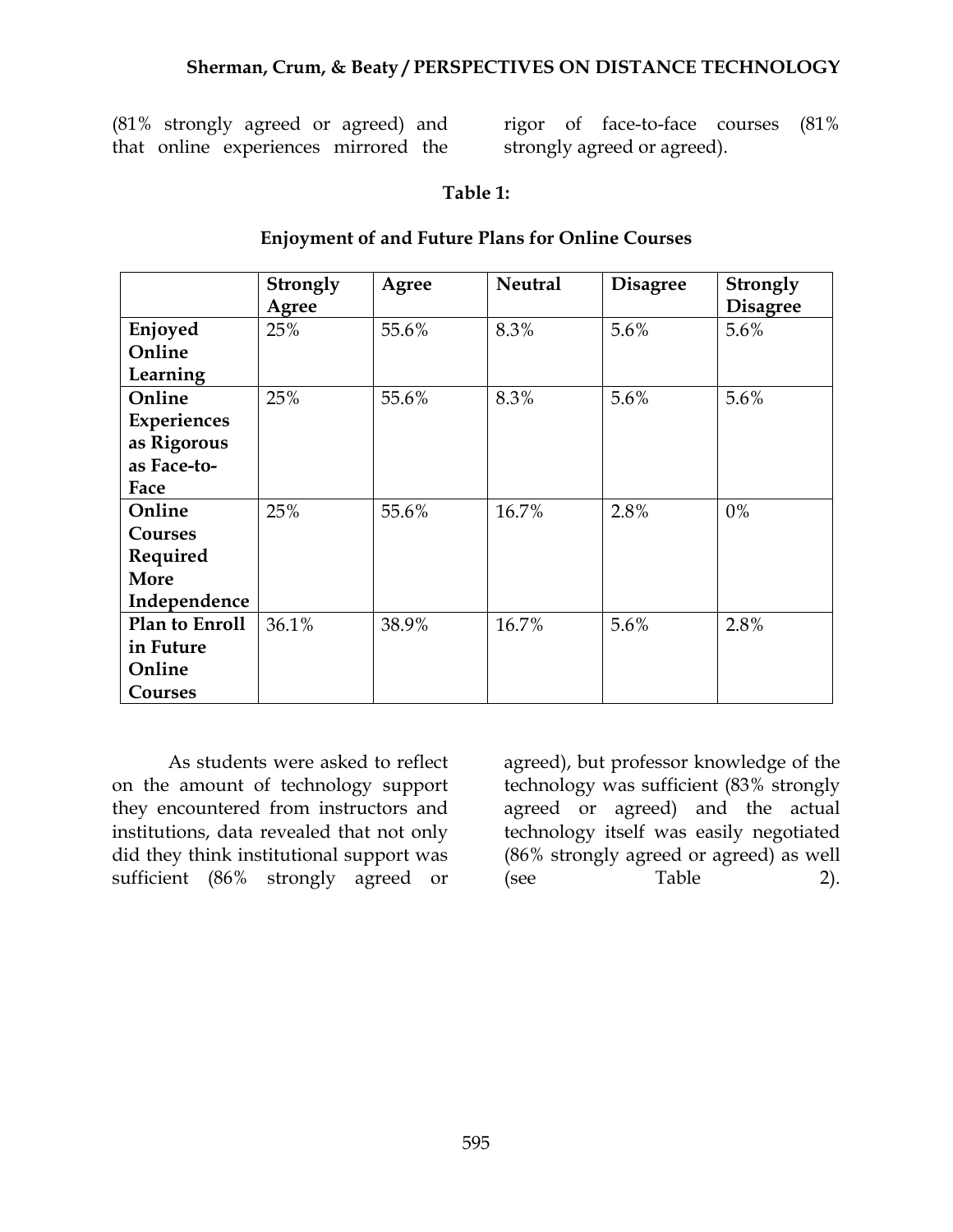#### **Table 2:**

| <b>Technology Support</b> |  |
|---------------------------|--|
|---------------------------|--|

|                       | <b>Strongly</b> | Agree | <b>Neutral</b> | <b>Disagree</b> | <b>Strongly</b> |
|-----------------------|-----------------|-------|----------------|-----------------|-----------------|
|                       | Agree           |       |                |                 | <b>Disagree</b> |
| Sufficient            | 33.3%           | 52.8% | 11.1%          | 2.8%            | $0\%$           |
| Technology            |                 |       |                |                 |                 |
| Support               |                 |       |                |                 |                 |
| Professors            | 36.1%           | 47.2% | 11.1%          | 5.6%            | $0\%$           |
| Knowledgeable         |                 |       |                |                 |                 |
| About                 |                 |       |                |                 |                 |
| Technology            |                 |       |                |                 |                 |
| <b>Online Courses</b> | 34.3%           | 51.4% | 8.6%           | 5.7%            | $0\%$           |
| <b>Were User-</b>     |                 |       |                |                 |                 |
| Friendly              |                 |       |                |                 |                 |

 One of the most widely debated issues surrounding distance technology is whether or not student community can be experienced in an online setting without the benefit of face-to-face meetings. Overwhelmingly, students dispelled any perceptions that online courses made them feel disconnected (see Table 3). In fact, 80% indicated (strongly agreed or agreed) that they felt

connected to their professors and experienced a high level of interaction, 78% indicated (strongly agreed or agreed) that they felt connected to their fellow students and experienced a high level of interaction, and 75% indicated that they felt like they had been a part of a learning community in their online course(s).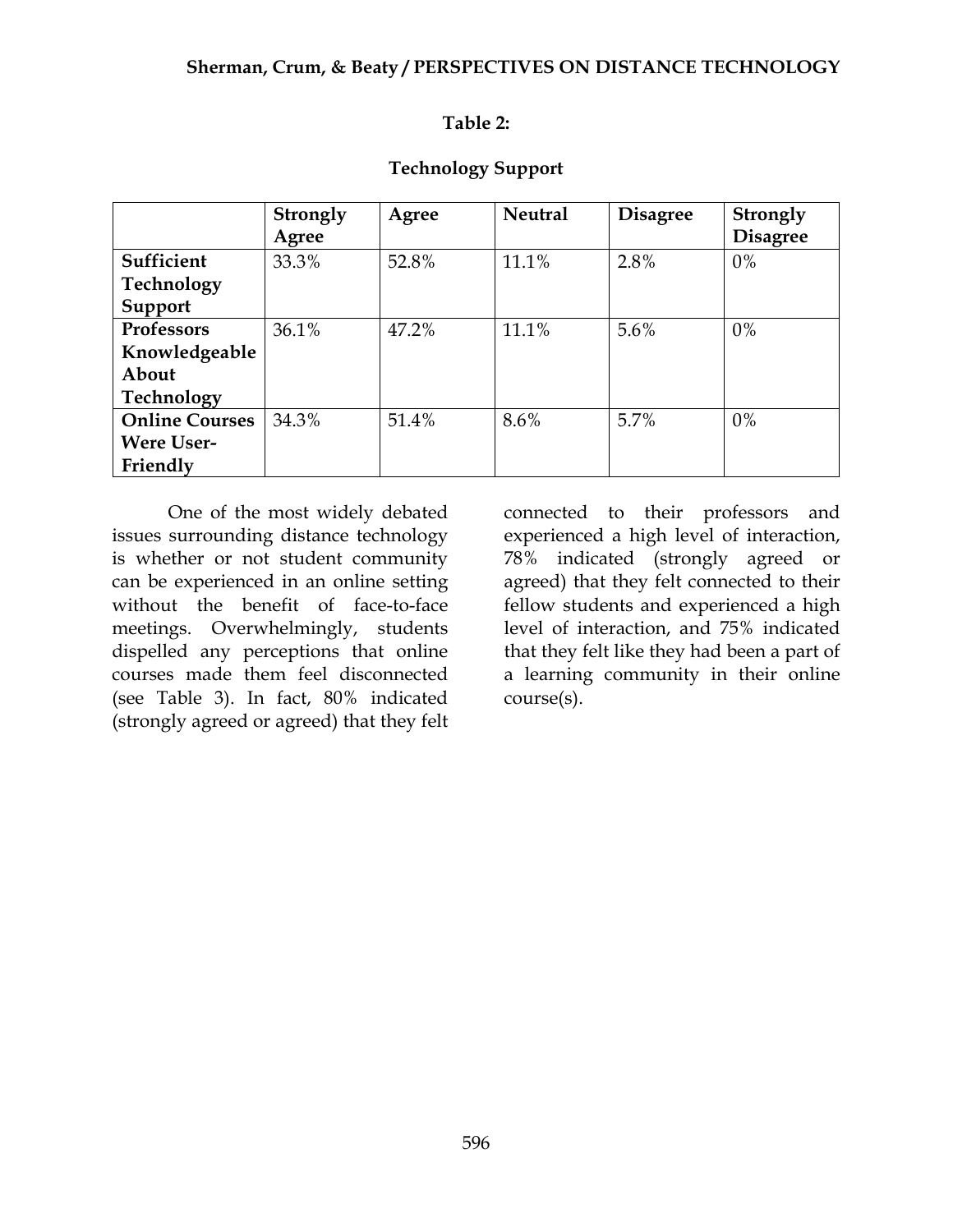#### **Table 3:**

|                    | <b>Strongly</b><br>Agree | Agree | <b>Neutral</b> | <b>Disagree</b> | Strongly<br><b>Disagree</b> |
|--------------------|--------------------------|-------|----------------|-----------------|-----------------------------|
| Felt               | 31.4%                    | 48.6% | 5.7%           | 5.7%            | 8.6%                        |
| Connected          |                          |       |                |                 |                             |
| to                 |                          |       |                |                 |                             |
| <b>Professors</b>  |                          |       |                |                 |                             |
| and High           |                          |       |                |                 |                             |
| Level of           |                          |       |                |                 |                             |
| Interaction        |                          |       |                |                 |                             |
| Felt               | 25%                      | 52.8% | 2.8%           | 8.3%            | 11.1%                       |
| Connected          |                          |       |                |                 |                             |
| to Students        |                          |       |                |                 |                             |
| and High           |                          |       |                |                 |                             |
| Level of           |                          |       |                |                 |                             |
| Interaction        |                          |       |                |                 |                             |
| <b>Felt a Part</b> | 25%                      | 50%   | 8.3%           | 11.1%           | 5.6%                        |
| of a               |                          |       |                |                 |                             |
| Learning           |                          |       |                |                 |                             |
| Community          |                          |       |                |                 |                             |

#### **Personal Connections and Creating Community**

 Another highly debated topic in regard to online courses and the use of distance technology is whether or not meaningful discussions can occur outside of a face-to-face environment. While survey participants dispelled preconceived notions about the lack of opportunities for online discussions to contribute to learning (75% strongly agreed or agreed that online discussions contribute to learning), responses were more mixed in this area (see Table 4). For instance, 51% disagreed or strongly

disagreed that they felt more comfortable discussing controversial topics in an online environment compared to face-to-face, and 42% disagreed or strongly disagreed (33% were neutral) that they felt more engaged in an online discussion format in comparison to a face-to-face format. Furthermore, 46% of respondents (49% were neutral) indicated that they did not gain a greater understanding of classmates' philosophies of education from online discussions.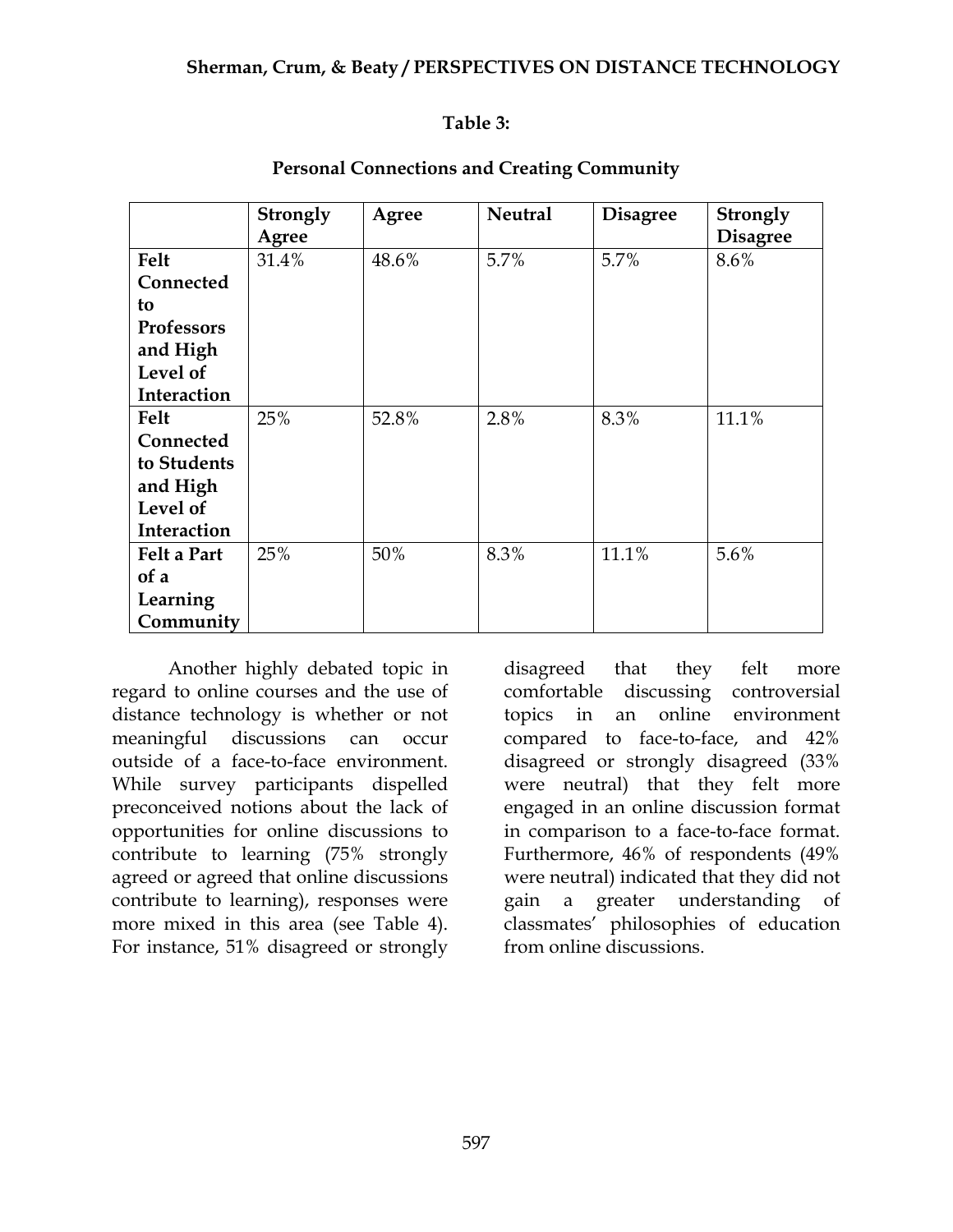#### **Table 4:**

|  | <b>Meaningful Discussions</b> |
|--|-------------------------------|
|--|-------------------------------|

|                    | Strongly | Agree | <b>Neutral</b> | <b>Disagree</b> | Strongly        |
|--------------------|----------|-------|----------------|-----------------|-----------------|
|                    | Agree    |       |                |                 | <b>Disagree</b> |
| Online             | 30.6%    | 44.4% | 8.3%           | 11.1%           | 5.6%            |
| <b>Discussions</b> |          |       |                |                 |                 |
| Contribute to      |          |       |                |                 |                 |
| Learning           |          |       |                |                 |                 |
| <b>More</b>        | 5.7%     | 14.3% | 28.6%          | 37.1%           | 14.3%           |
| Comfortable        |          |       |                |                 |                 |
| with               |          |       |                |                 |                 |
| Controversial      |          |       |                |                 |                 |
| Topics in an       |          |       |                |                 |                 |
| Online             |          |       |                |                 |                 |
| <b>Discussion</b>  |          |       |                |                 |                 |
| More engaged       | 5.6%     | 19.4% | 33.3%          | 33.3%           | 8.3%            |
| in Discussion      |          |       |                |                 |                 |
| in an Online       |          |       |                |                 |                 |
| Format             |          |       |                |                 |                 |
| Greater            | 2.9%     | 2.9%  | 48.6%          | 34.3%           | 11.4%           |
| Understanding      |          |       |                |                 |                 |
| of Classmates'     |          |       |                |                 |                 |
| Philosophies       |          |       |                |                 |                 |
| from Online        |          |       |                |                 |                 |
| <b>Discussions</b> |          |       |                |                 |                 |

*Perceptions of Online Course Effectiveness.* When creating the survey, we wanted not only to gain information about students' experiences with distance technology and online courses, but also to glean information about their appraisal of its effectiveness. The majority of respondents indicated that while their online experiences had been positive, they were only as good as, or as effective as, their face-to-face courses (56%). Only eight percent of participants felt that their online course experiences were outstanding and more effective that face-to-face courses. So, while students had tremendously positive

reports about their experience, they were not at all convinced that online courses are advantageous to face-to-face courses when conceiving of comparisons between the two delivery methods.

 Wanting to expand on student perceptions of online effectiveness, we asked them to consider where online courses allowed connections between leadership theory and practice, demonstration of knowledge and practice, preparation to serve as leaders, and helped them learn how to implement change. Results were vastly positive on three of the four questions.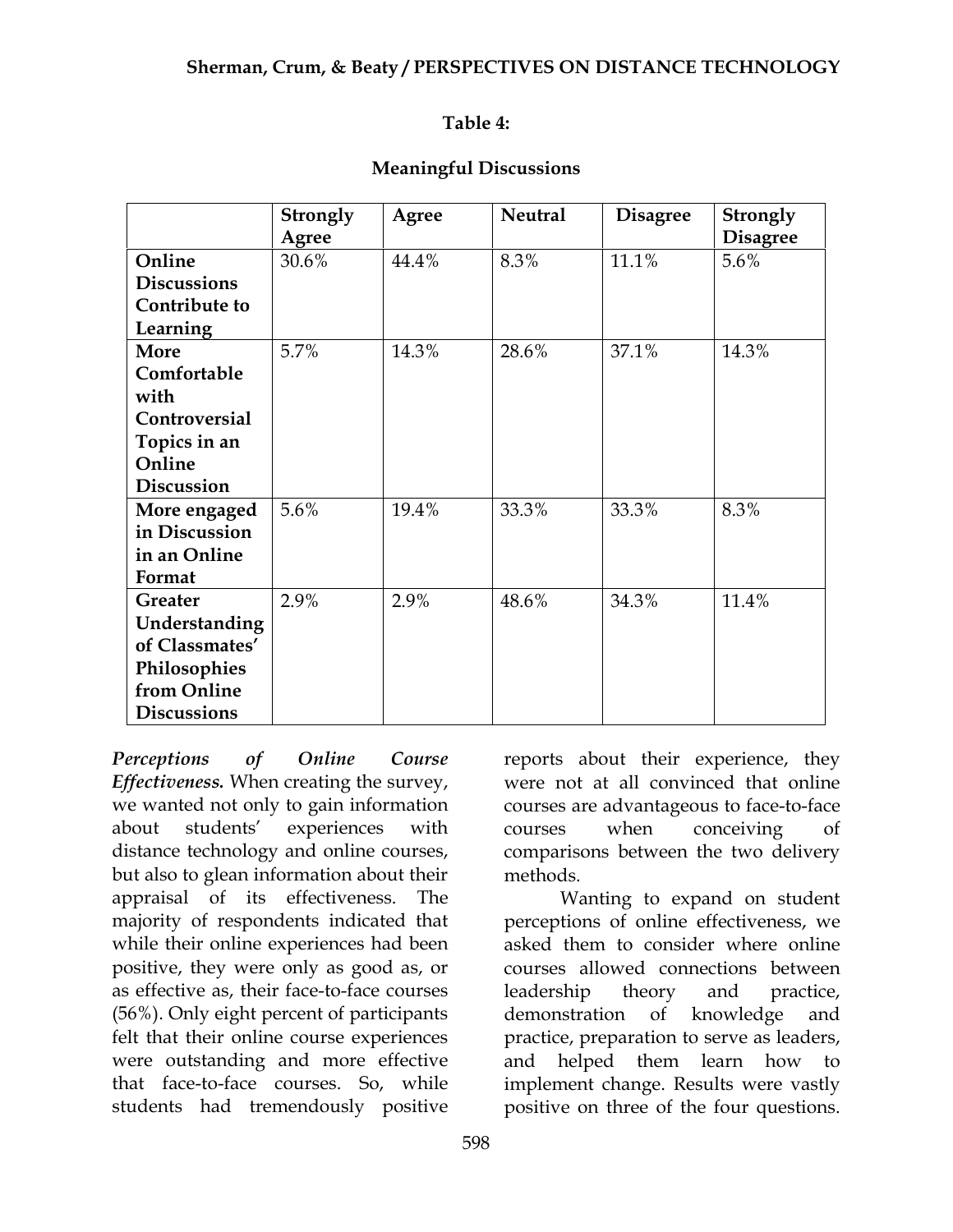Seventy percent of participants felt (strongly agreed or agreed) that their online courses allowed them to make connections between leadership theory and practice. Eighty-three percent felt that online courses allowed for their demonstration of both leadership knowledge and practice (another hotly debated issue surrounding leadership education in general), and 72% indicated the belief that their online

courses prepared them to serve as educational leaders. Though over half of the students (58% strongly agreed or agreed) believed online courses prepared them to implement change in schools, more were ambiguous in their responses (31% were neutral), indicating that they felt less sure about whether online courses prepared them to lead change.

## **Table 5:**

#### **Perceptions of Online Course Effectiveness**

|                       | Strongly | Agree | <b>Neutral</b> | <b>Disagree</b> | <b>Strongly</b> |
|-----------------------|----------|-------|----------------|-----------------|-----------------|
|                       | Agree    |       |                |                 | <b>Disagree</b> |
| <b>Online Courses</b> | 16.7%    | 52.8% | 25%            | 5.6%            | $0\%$           |
| Allowed me to         |          |       |                |                 |                 |
| <b>Make</b>           |          |       |                |                 |                 |
| Connections           |          |       |                |                 |                 |
| between               |          |       |                |                 |                 |
| Theory and            |          |       |                |                 |                 |
| Practice              |          |       |                |                 |                 |
| <b>Online Courses</b> | 25%      | 58.3% | 11.1%          | 5.6%            | $0\%$           |
| <b>Allowed</b>        |          |       |                |                 |                 |
| Demonstration         |          |       |                |                 |                 |
| of Leadership         |          |       |                |                 |                 |
| Knowledge             |          |       |                |                 |                 |
| and Practice          |          |       |                |                 |                 |
| <b>Online Courses</b> | 25%      | 47.2% | 16.7%          | 8.3%            | 2.8%            |
| Prepared me to        |          |       |                |                 |                 |
| Serve as an           |          |       |                |                 |                 |
| Educational           |          |       |                |                 |                 |
| Leader                |          |       |                |                 |                 |
| <b>Online Courses</b> | 25%      | 33.3% | 30.6%          | 11.1%           | $0\%$           |
| Prepared me to        |          |       |                |                 |                 |
| Implement             |          |       |                |                 |                 |
| Change in             |          |       |                |                 |                 |
| <b>Schools</b>        |          |       |                |                 |                 |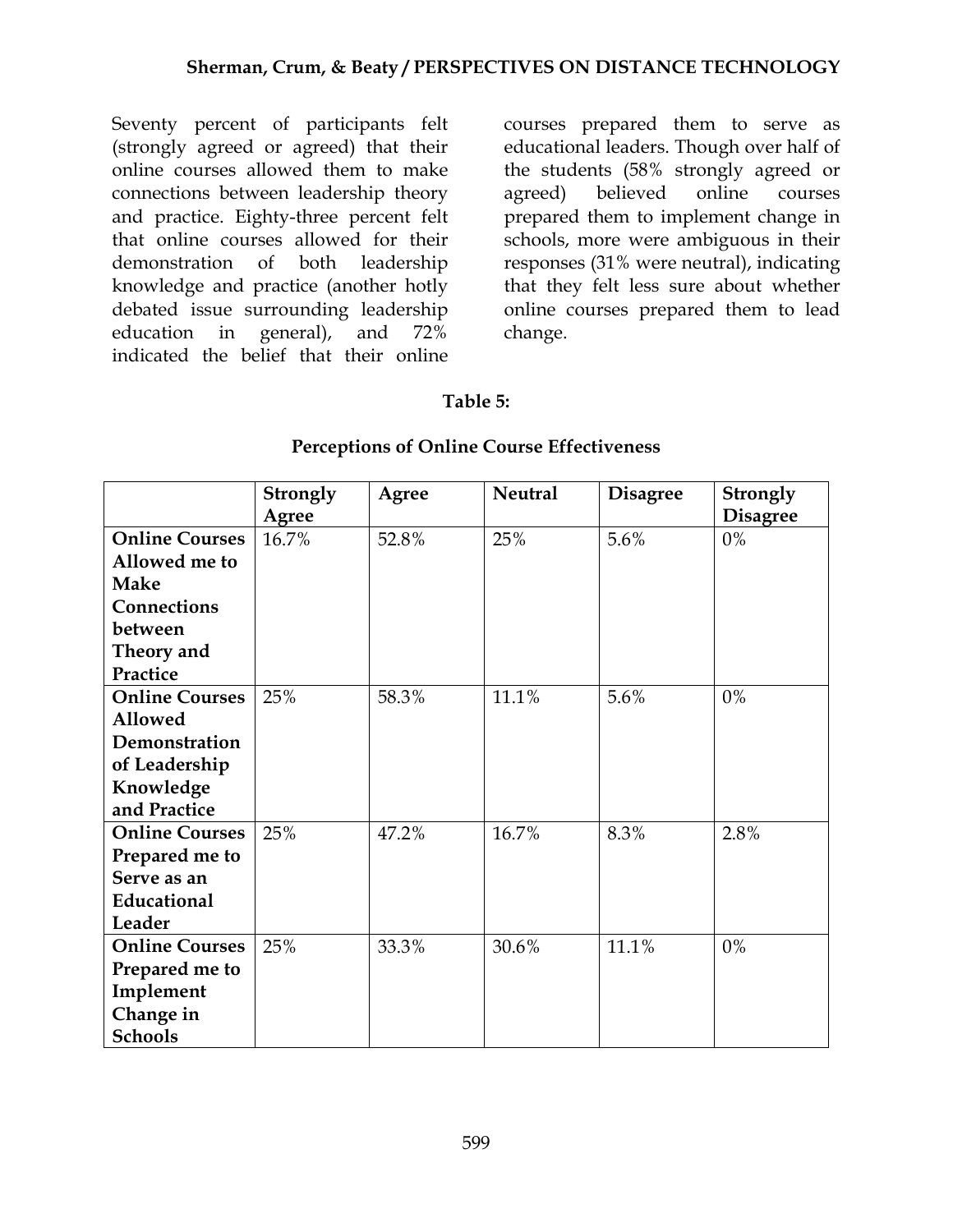The survey data revealed a high level of student satisfaction with their distance technology courses. Students reported positive experiences with their courses and the majority indicated plans to take additional online classes. Few students had concerns about technical aspects of their online courses or instructor ability to utilize technology in course delivery. While several factors contributed to student desire to enroll in online courses, convenience of online courses was most influential rather than preference for the online learning format. A large majority of the survey participants felt online courses were as rigorous as face-to-face courses and that the courses enabled them to make connections between theory and practice, but students were more ambiguous about their perceptions in the ability of online courses to aid them in implementing change in schools. Data revealed that students felt connected to both instructors and classmates, contributing to a sense of a "learning community" in the online environment.

# **Discussion and Implications**

All data were analyzed for patterns of development and growth in addition to perspectives on social and technical aspects of an online course environment. Berge's (1995) four roles for facilitators of online courses: pedagogical; social; managerial; and technical, were utilized as a framework for organizing and making meaning of student survey data and to answer the research questions posed.

Students indicated that they enjoyed pedagogies that were embraced

through distance technology (81%) and believed technology required them to be more independent as learners and become responsible for their own learning (81%). Furthermore, they dispelled notions that discussions could not contribute to learning and overwhelmingly indicated that connections between leadership theory and practice were made (70%) and that the pedagogies utilized by their instructors with distance technology allowed them to demonstrate knowledge of theory and practice (83%). However, while students found the use of distance technology to be effective, they did not find it more effective than face-to-face strategies, indicating that courses driven by pedagogies that embrace the combination of online and face-to-face techniques to be the most desirable and effective.

Another area that emerged from the data that needs to be addressed is the fact that a significant amount of respondents felt ambiguous about whether their online experiences prepared them to implement change. In the field of leadership education, the preparation for implementation of change in schools and districts is crucial for success. And, if the online environment promotes a level of intimacy between students and instructors and between students and their fellow students, as indicated by the findings in this study, then the online environment has the potential to serve as a powerful space within which to encourage future leaders to reflect on how they can impact change and have long lasting effects on learning communities. According to Roberston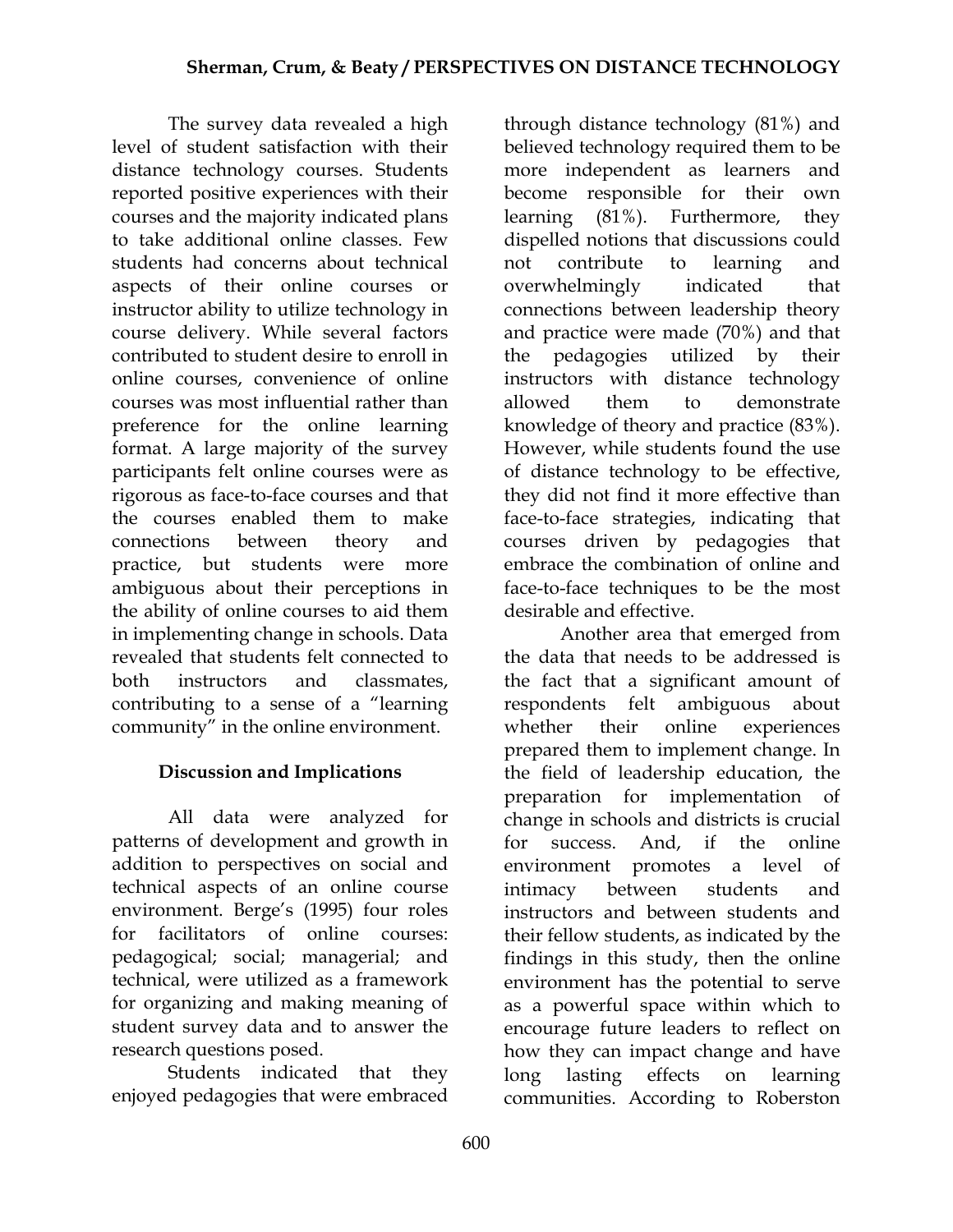and Webber (2000), online learning environments should rely on establishing relevance between public teaching and learning because the professional activities of school leaders are public. Furthermore, online learning should be founded on the merit of peer guidance, the value of personal knowledge and learning networks, and the strength of online learning communities.

Social factors have been particularly scrutinized in distance courses and programs. Students had much to say in regard to this. Students believed distance technology allowed them to connect with other students. In fact, students indicated that they felt connected to both professors and fellow students for the establishment of learning communities, dispelling traditional beliefs that the nature of student participation and discussion is greater and more honest than in face-toface courses. For instance, 51% disagreed that they felt more comfortable discussing controversial topics in an online environment compared to face-to-face, and 42% disagreed that they felt more engaged in an online discussion format in comparison to a face-to-face format. Furthermore, 94% of respondents either disagreed with or felt neutral about whether they gained a greater understanding of classmates' philosophies of education from online discussions.

While social factors seem less questionable than some critics indicate, much room is left for work in facilitating students' understanding of one another. And, again, while responses were

positive in regard to technology and the allowance for social interaction, students did not confirm that distance technology had an advantage over faceto-face instruction. One theme that might be further studied and developed is the association of emotion with leadership preparation. If students are encouraged to act as learning communities in online environments, they undertake a significant amount of risk as they work together to develop confidence and commitment to change. This inner leadership work, reflection, and encouragement to find a voice may serve to facilitate personal change and prove key to addressing resistance to change.

 Previous studies on the use of distance technology in higher education have highlighted the need for seamless managerial relationships between instructors, students, computers, and all other technical support systems. Students largely believed institutional support to be sufficient (86%), professor technical expertise to be sufficient (85%), and the technology itself to be userfriendly (85%). These data suggest that as university infrastructures improve, so does student satisfaction of their experiences in online and hybrid courses.

Characteristics of distance technology and online learning make it different from the face-to-face environment. According to Milligan and Buckenmeyer (2008), these differences need to be taken into account when universities and instructors prepare students to enter this kind of learning environment. Developers of online courses and programs should advocate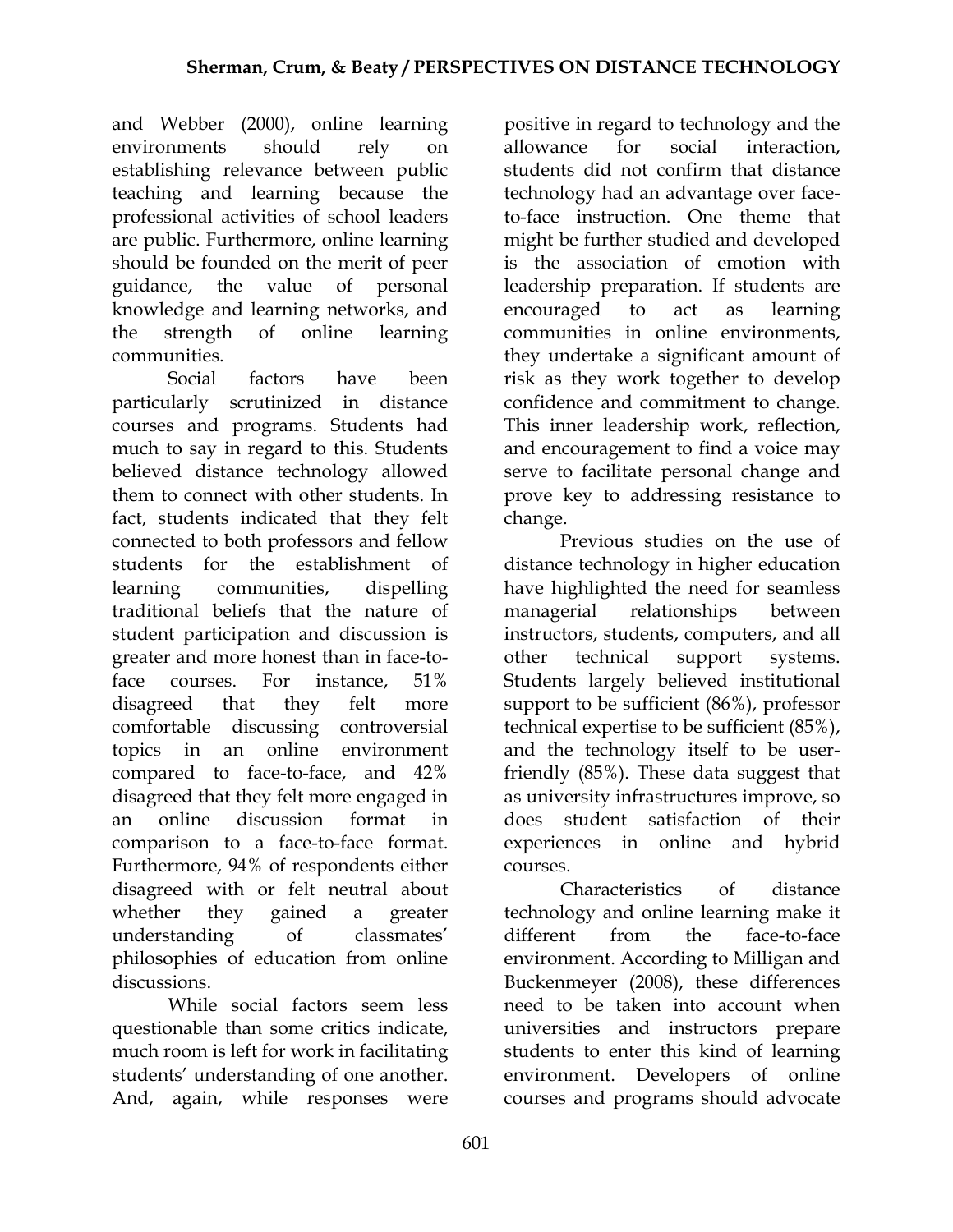for designing preassessment and support strategies that will help students make choices about what is appropriate for them. Preassessment strategies include things such technical skills and study skills. Support strategies include advertisement of programs and courses as fully online or hybrid, explicit language about the need for technology skills for success, requiring potential students to interview with technical advisors and online instructors, requiring face-to-face orientations, and providing a technology support hotline for students that would be available at all times (Milligan & Buckenmeyer). Several of these ideas should be extended to instructors as well. Those faculty with little to no expertise in and understanding of technology are not best suited to instruction in an online delivery method.

In regard to gender equity when considering distance technology, women in higher education outnumber men (Peter & Horn, 2005), and in the U.S., more women than men take online courses (Kramarae, 2003). However, the misperception exists that women who are homebound because of children have time for online courses (von Prummer, 2000). However, this fails to take into account that women are still the primary caretakers due to societal expectations. Thus, gender expectations continue to require great efforts at balancing home and work regardless of the online environment.

Though the project reported here is limited in scope as the survey population was small and spanned across only two universities and three

instructors and relied on self-reports, it provides useful information for universities, programs, and instructors engaged in the use of distance technology, most specifically for those involved with leadership education and the preparation of future school and district leaders. The findings dispel notions that meaningful pedagogy and learning cannot be accomplished through the use of distance technology. Our students, as consumers of distance technology, essentially viewed their experiences as positive. However, while online courses are seen as viable competitors to face-to-face courses, students stopped short of deeming them as more effective and their responses raised important themes worthy of further study including their preparedness through technology to implement change. This cannot be measured through survey and selfreport data and requires study at greater depth.

According to Sherman and Beaty (2007), the use of distance technology has the potential to reform leadership preparation. Data reported here do, indeed, suggest that involvement of distance technology in the reform of leadership education is real. We do not know, however, whether the integration of technology into course delivery and programs is, through empirical evidence, impacting student achievement or whether online delivery is more effective than face-to-face delivery. While many programs and instructors of educational leadership have begun to consider effective uses of distance technology and to engage in the visioning process of what successful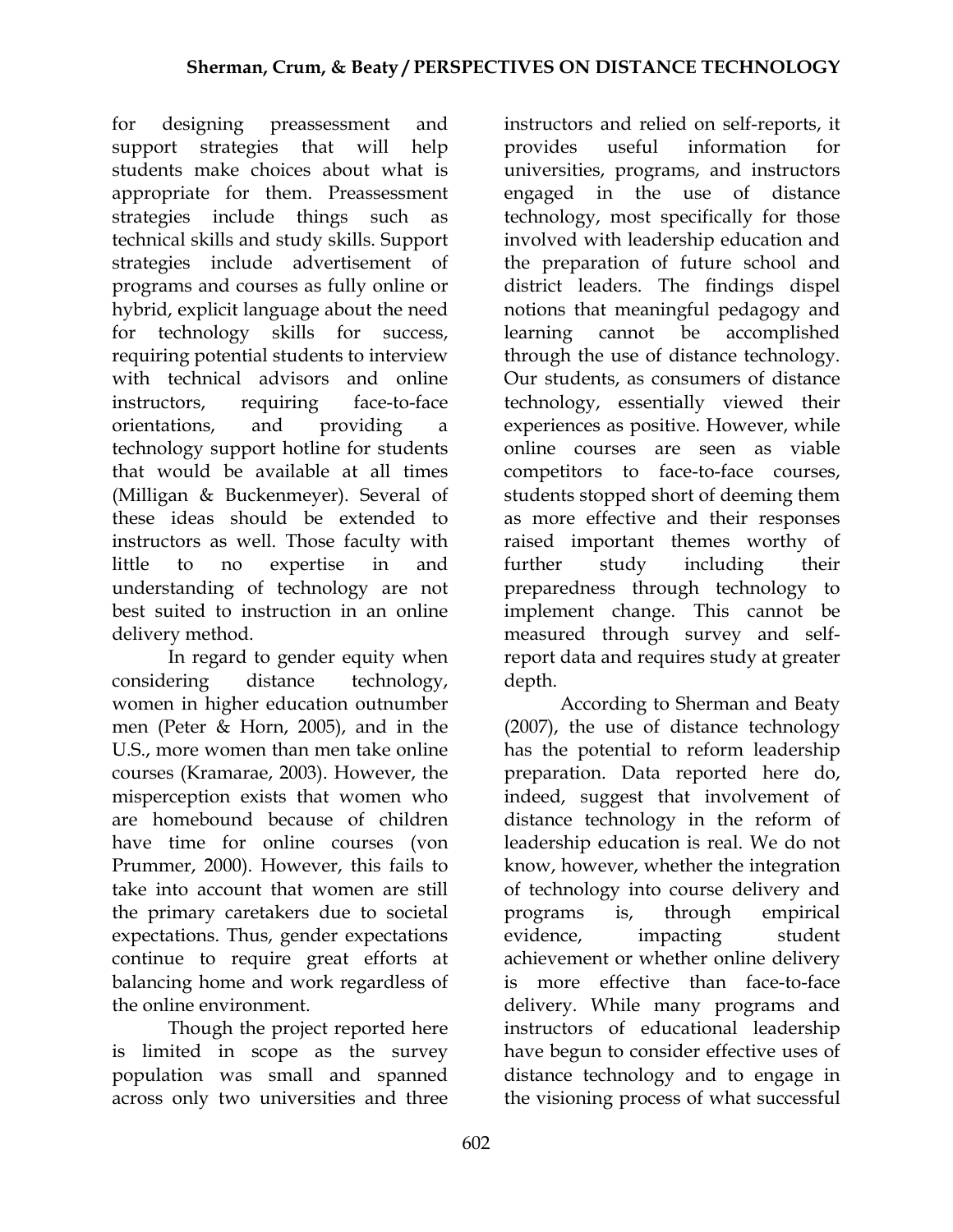distance technology looks like, they have not yet fully understood how it might transform leadership and

leadership education nationally and globally (Sherman & Beaty).

#### **References**

- Adams, J., & Gareth, M. (2007). "Second generation" e-learning: Characteristics and design principles for supporting management soft-skills development. *International Journal on E-Learning, 6*(2), 157-185.
- Allen, I. E., & Seaman, J. (2007). *Online nation: Five years of growth in online learning.* Retrieved from http://www.sloanc.org/publications/survey/pdfo nline\_nation.pdf
- Berge, Z. (1995). Facilitating computer conferencing: Recommendation from the field. *Educational Technology*, *35*(1), 22-30.
- Carr, S. (2000, February 11). As distance education comes of age, the challenge is keeping the students: Colleges are using online courses to raise enrollment, but retaining it is another matter. *The Chronicle of Higher Education*, *46*(23), A39.
- Carr-Chellman, A., & Duchastel, P. (2000). The ideal online course. *British Journal of Educational Technology*, *31*(3), 229-241.
- Conceicao, S. C. O. (2006). Faculty lived experiences in the online environment. *Adult Education Quarterly*, *57*(1), 26-45.
- Cooper, K. J. (2008). The world wide web of Ed.D.s. *Issues in Higher Education*, *25*(18), 24-25.
- Correia, A., & Davis, N. (2008). Intersecting communities of practice in distance education: The program team and the online course community. *Distance Education*, *29*(3), 289-306.
- Creswell, J. W. (2003). *Research design: Qualitative, quantitative and mixed methods approaches* (2nd ed.). Thousand Oaks, CA: Sage.
- Dixon, M. (2006). Globalisation and international higher education: Contested Positionings. *Journal of Studies in International Education*, *10*(4), 319-333.
- Foshay, R., & Bergeron, C. (2000). Webbased education: A reality check. *Tech Trends*, *44*(5), 16-19.
- Ghezzi, P. (2007). The online doctorate: Flexible, but credible? *School Administrator*, *64*(7), 30-35.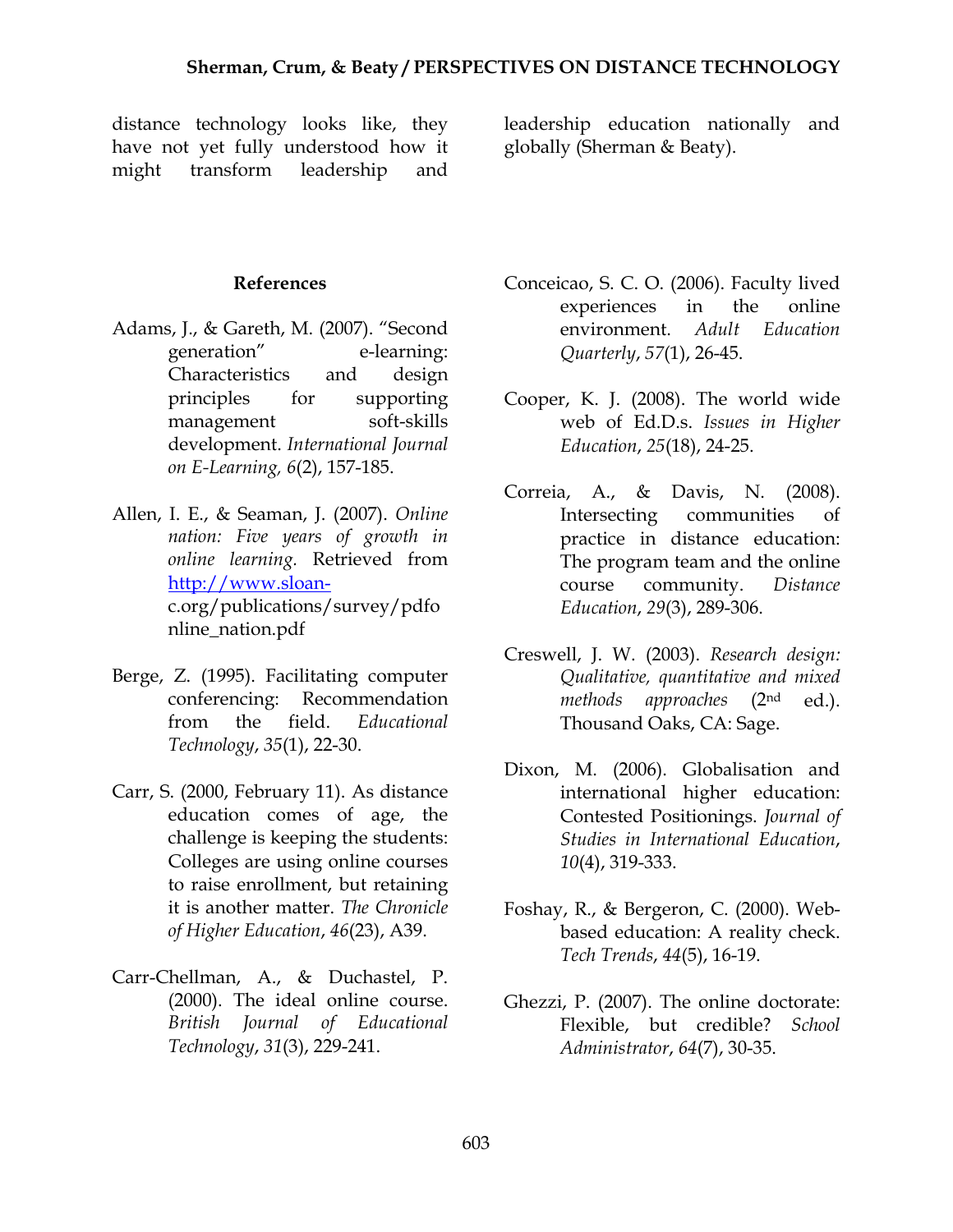- Glasman, N., Cibulka, J., & Ashby, D. (2002). Program self-evaluation for continuous Improvement. *Educational Administration Quarterly*, *38*(2), 257-288.
- Glass, T., Bjork, L., & Brunner, C. C. (2000). *The 2000 study of the American school superintendency*. Arlington, Virginia: American Association of School Administrators.
- Grenzky, J., & Maitland, C. (2001, March). Focus on distance education. *Update*, *7*(2).
- Jensen, M. (2001, September 14). Academic press gives away its secret of success. *The Chronicle of Higher Education*, *48*(3). Retrieved March 13, 2009, from http://chronicle.com/weekly/v4 8/i03/03b02401.htm
- Kemelgor, B. H., Johnston, S. D., & Srinivasan, S. (2000). Forces driving organizational change: A business school perspective. *Journal of Education for Business*, *75*(3), 133-137.
- Kitchenham, A. (2006). "Teachers and technology. A transformative journey", *Journal of Transformative Education*, *4*(3), 202-225.
- Kramarae, C. (2003). Gender equity online, when there is no door to knock on. In M. Moore & W. Anderson (Eds.), *Handbook of Distance Education* (pp. 261-272). Mahwah, NJ: Erlbaum.
- Lim, D. H., Morris, M. L., & Kuprtiz, V. W. (2006). Online vs. blended learning:
- Differences in instructional outcomes and learner satisfaction. *Journal of Asynchronous Learning Networks*, *11*(2), 31-42.
- MacFarland, T. (1999, February). *Fall term 1999 Nova Southeastern University students respond to a broad-based satisfaction survey: A comparison of campus-based students and distance education students.* A report published by Nova Southeastern University Research and Planning, Report 01-03. (Eric Document Reproduction Service No. ED453732).
- Maddux, C. (2004). Developing online courses: Ten myths. *Rural Special Education Quarterly*, *23*(2), 27-33.
- Menchaca, M. P., & Bekele, T. A. (2008, November). Learner and instructor identified success factors in distance education. *Distance Education*, *29*(3), 231-252.
- Milligan, A. T., & Buckenmeyer, J. A. (2008). Assessing students for online learning. *International Journal on E-Learning*, *7*(3), 449- 461.
- Moore, M. (1986). Self-directed learning and distance education. *Journal of Distance Education*, *1*(1). Retrieved March 13, 2009, from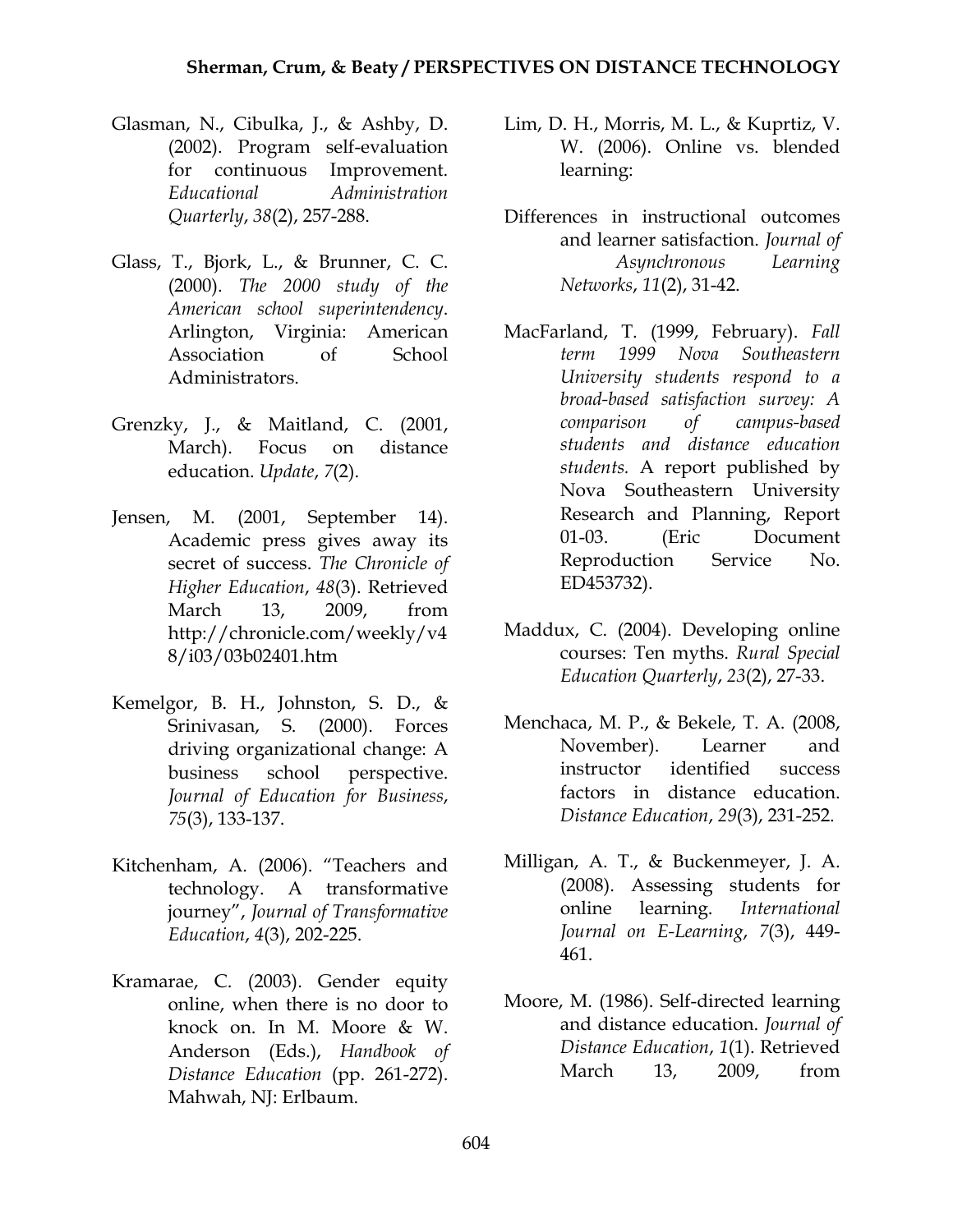http://cade.athabascau.ca/vol1/ moore.html.

- Muller, T. (2008, June). Persistence of women in online degreecompletion programs. *International Review of Research in Open and Distance Learning*, *9*(2).
- Myers, C. B., Bennett, D., Brown, G., & Henderson, T. (2004). Emerging online learning environments and student learning: An analysis of faculty perceptions. *Educational Technology and Society*, *7*(1), 78-86.
- O'Sullivan, P. B. (2000). Communication technologies in an educational environment: Lessons from a historical perspective. In R. A. Cole (Ed.), *Issues in web-based pedagogy: A critical primer* (pp. 49- 64). Westport, CT: Greenwood.
- Peter, K., & Horn, L (2005, February). *Gender differences in participation and completion of undergraduate education and how they have changed over time* (NCES 2005- 169)*.* U.S. Department of Education, National Center for Education Statistics. Washington, DC: U.S. Government Printing Office. Retrieved [date], from the NCES website: http://nces.ed.gov/pubs2005/20 05169.pdf
- Richardson, J. C., & Swan, K. (2003, February). Examining social presence in online courses in relation to students' perceived learning and satisfaction. *Journal*

*for Asynchronous Learning Networks*, *7*(1), 68-88.

- Robertson, J. M., & Webber, C. F. (2000). Cross-cultural leadership development. *International Journal of Leadership in Education: Theory and Practice*, 3(4), 315-330.
- Sener, J., & Humbert, J. (2003). Student satisfaction with online learning: An expanding universe. In J. Bourne & J. C.
- Moore (Eds.), *Elements of Quality Online Education: Practice and Direction, 4*, 245–260 (Needham, MA: Sloan Center for OnLine Education).
- Shea, P., Li, C., Swan K., Pickett, A. (2006) A study of teaching presence and student sense of learning community in fully online and web-enhanced college courses. *The Internet and Higher Education*, 9(3), 59-82.
- Sherman, W. H., & Beaty, D. M. (2007). The use of distance technology in leadership preparation. *Journal of Educational Administration*, *45*(5), 605-620.
- Sikora, A. (2002, November). A profile of participation in distance education: 1999-2000. Postsecondary education descriptive analysis reports (NCES 2003-017). Retrieved at: http://nces.ed.gov/pubsearch/p ubsinfo.asp?pubid=2003154.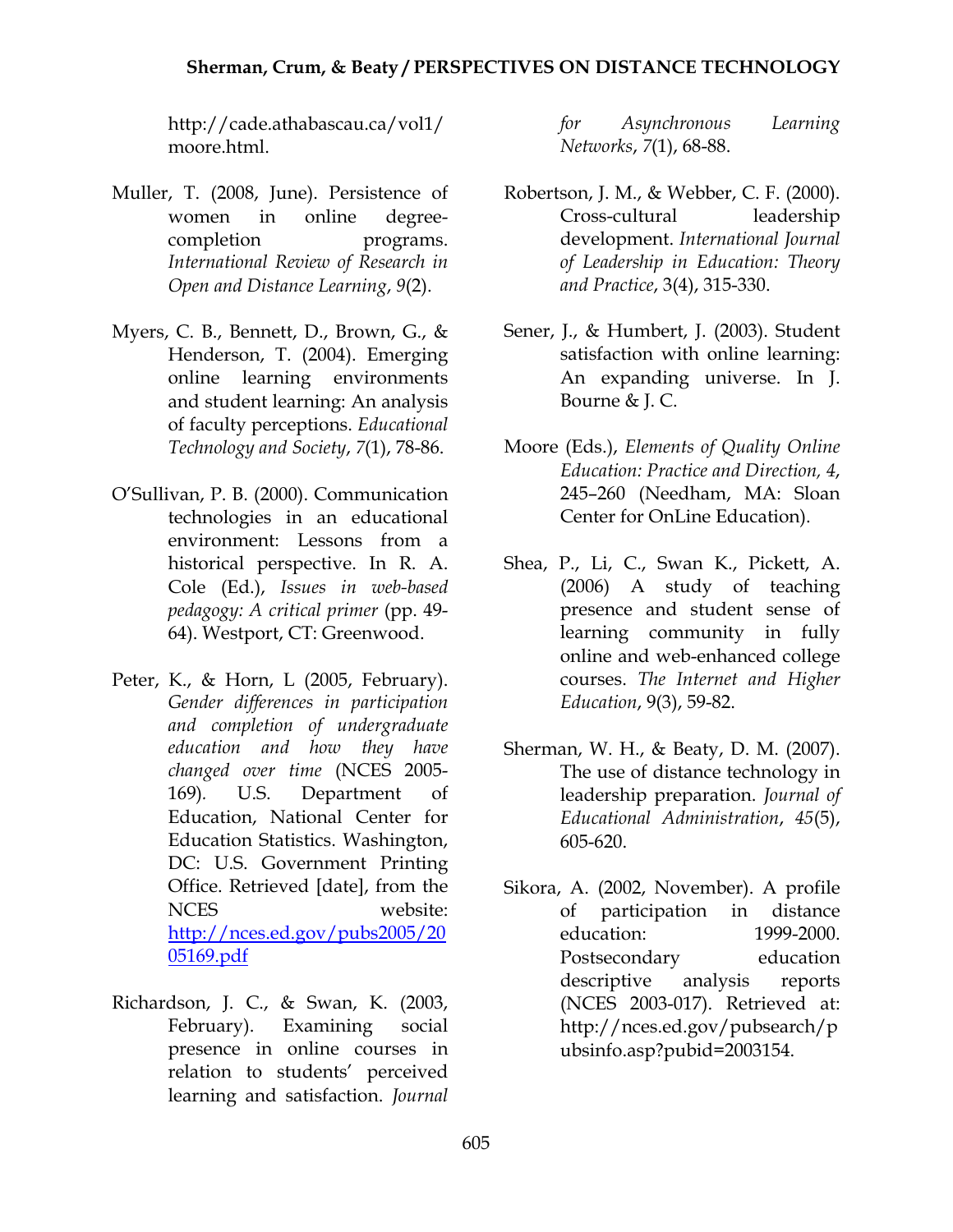- Swan, K. (2002). Building communities in online courses: the importance of interaction. Education*, Communication and Information*, *2*  (1), 23-49.
- Timmons, G. (2002). *Exploring leadership in distance education, the blueprint for success. A case study of selfreported leadership practices and institutional characteristics*. Unpublished doctoral dissertation, Bowling Green State University, Bowling Green, OH.
- Tornatzky, L. G., & Fleischer, M. (1990). *The process of technological innovation*. Toronto: Lexington Books.
- Von Prummer, C. (2000). *Women and distance education: Challenges and opportunities.* New York: Routledge.
- Wagschal, P. H. (1998). Distance education comes to the academy: But are we asking the right questions? *The Internet and Higher Education*, *1*(2), 125-129.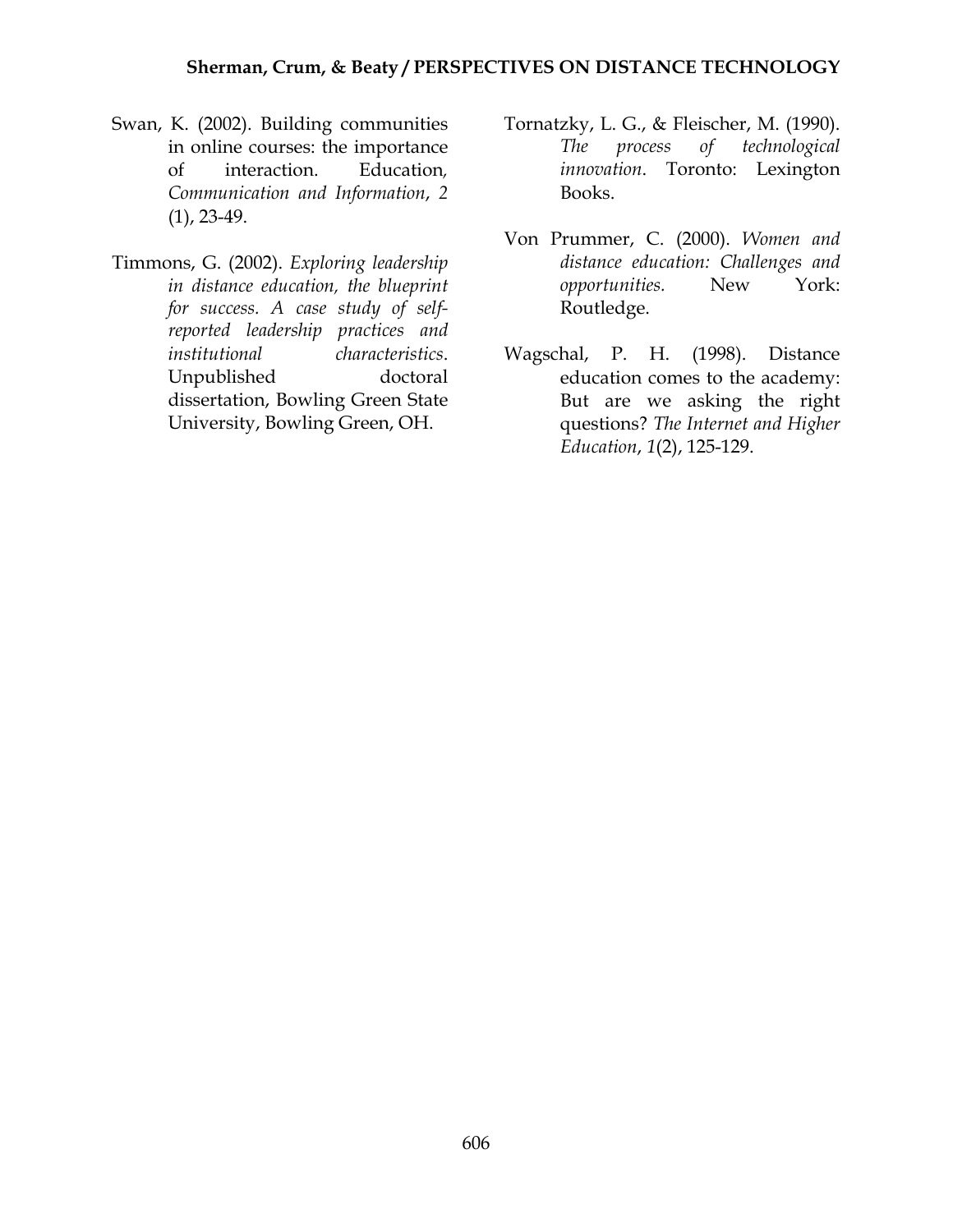# **Appendix**

# **Survey of Experiences with and Perceptions of Online Courses**

# *A. Demographic Information*

1. Gender

 Male Female

2. Ethnicity

American Indian or Alaska Native

Asian

Black or African American

Hispanic or Latino

Native Hawaiian or Other Pacific Islander

White

Multiracial

3. Age

- 20-30
- 31-40
- 41-50
- 51-60

 $60+$ 

4. Current Program

Master's

Educational Specialist

Post Master's Licensure

- Doctoral Program
- 5. What is your current position?
	- Teacher

Assistant Principal

Principal

District Central Office Administrator (assistant superintendent, director)

District Superintendent

**Other** 

6. At what campus level do you currently serve?

 Elementary Middle School High School District Central Office K-12 campus K-8 campus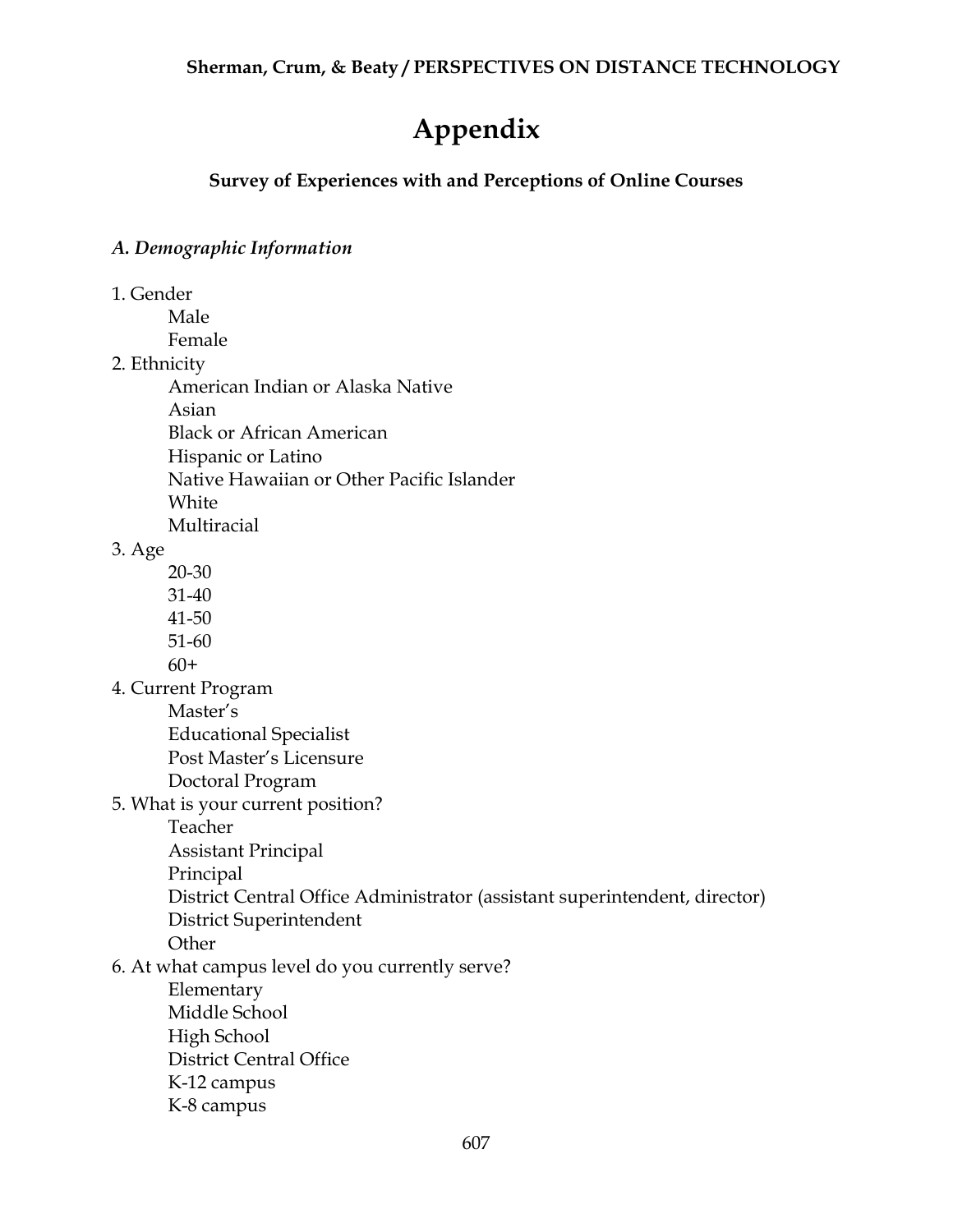7. When you have completed your overall program, what position do you ultimately hope to achieve? K-12 Administrator (principal, assistant principal) District Superintendent District Central Office Administrator (assistant superintendent, director) University Professor **Other** 

#### *B. Experiences With Distance Technology*

- 1. How many online courses have you taken (including current courses)?
	- 2-3
	- 4-5

6 or more

- 2. If given the choice of course delivery, I would choose
	- Asynchronous distance technology (no synchronous/real-time meetings) Synchronous distance technology (some synchronous/real-time meetings via the web)

Face-to-face

Hybrid (both distance technology and face-to-face instruction)

- 3. I have enjoyed my online learning experiences.
- Strongly Agree Agree Neutral Disagree Strongly Disagree 4. My online learning experiences are as rigorous as face-to-face courses.
- Strongly Agree Agree Neutral Disagree Strongly Disagree 5. I had sufficient technical support from the university for my online courses.
- Strongly Agree Agree Neutral Disagree Strongly Disagree 7. My professors were knowledgeable regarding distance technology.
- Strongly Agree Agree Neutral Disagree Strongly Disagree 8. The online/distance technologies were user-friendly.
- Strongly Agree Agree Neutral Disagree Strongly Disagree 9. I felt connected to my professors/I had a high level of interaction.
- Strongly Agree Agree Neutral Disagree Strongly Disagree 10. I felt connected to my classmates/I had a high level of interaction.
- Strongly Agree Agree Neutral Disagree Strongly Disagree 11. I feel a part of a learning community in my online coursework.
- Strongly Agree Agree Neutral Disagree Strongly Disagree 12. I feel online discussions contribute to my learning.
	- Strongly Agree Agree Neutral Disagree Strongly Disagree
- 13. I am more comfortable expressing my thoughts on controversial topics in an on-line discussion than I am in a face-to-face discussion.
- Strongly Agree Agree Neutral Disagree Strongly Disagree 14. I am more engaged in class discussions that occur in an online format.
- Strongly Agree Agree Neutral Disagree Strongly Disagree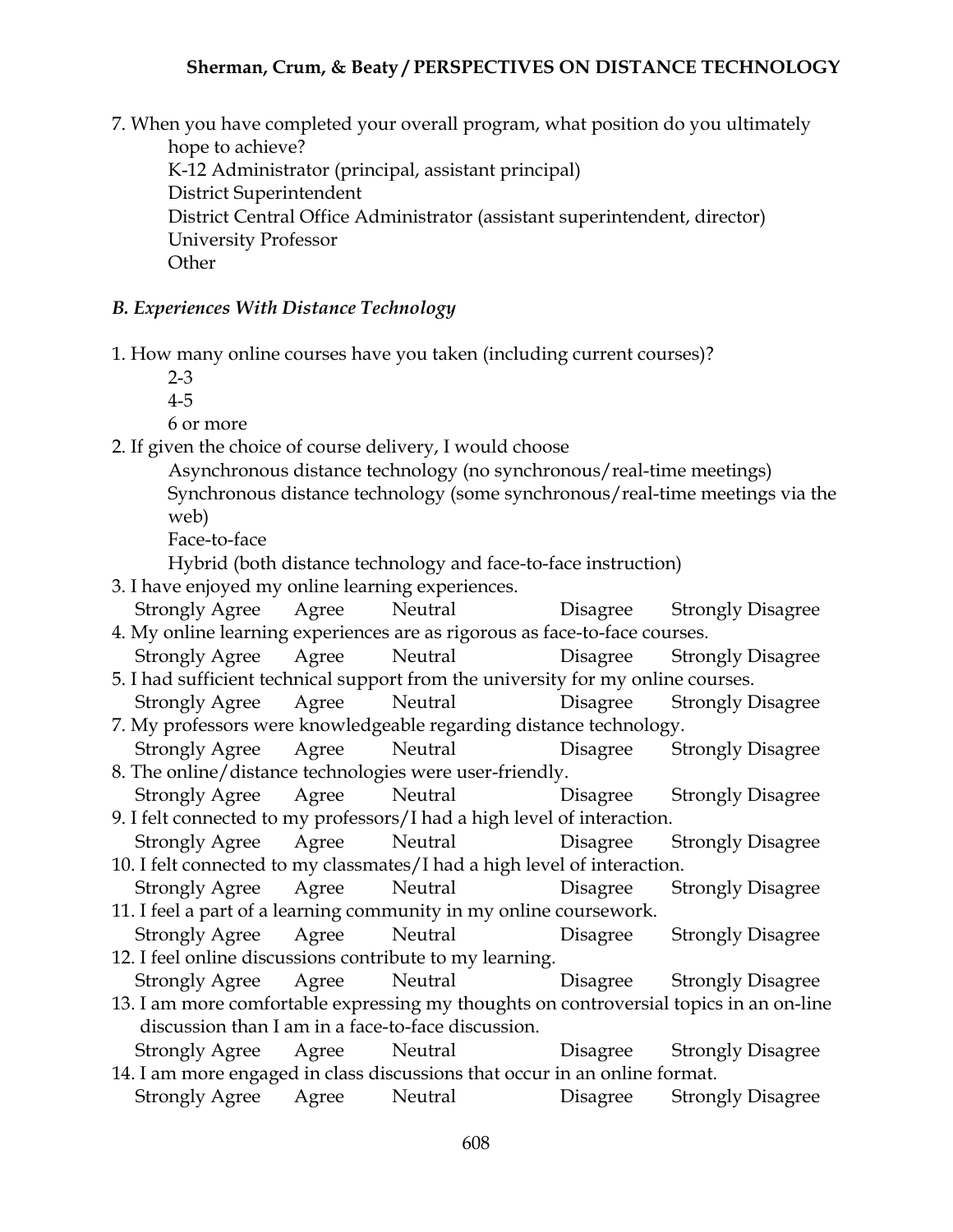15. I spend more time reading and discussing course content for an on-line class than for a face-to-face class. Strongly Agree Agree Neutral Disagree Strongly Disagree 16. I have a greater understanding of fellow classmates' educational philosophies from on-line discussions than from face-to-face discussions. Strongly Agree Agree Neutral Disagree Strongly Disagree 17. It is easy to coordinate collaborative efforts between classmates in an on-line format. Strongly Agree Agree Neutral Disagree Strongly Disagree 18. My online coursework included the following: (check all that apply) **Blackboard**  Online lectures Problem-based learning Case studies Group projects with other students Individual projects Podcasts Video/audio streams Wiki/blog participation Research-oriented tasks Practical application tasks 19. I participate in discussion and actual online activities: Early morning During the hours of 8am-4pm Early evening Late evening 20. I participate in discussion and actual online activities: From my home From my place of work From the university campus **Other** 21. I feel that my online course(s) required me to be more independent as a student and participate more in my own learning. Strongly Agree Agree Neutral Disagree Strongly Disagree 22. I participate in on-line courses because: I prefer the format Family obligations Work obligations Cost of travel

#### *C. Perceptions of Online Course Effectiveness*

- 1. In my opinion, the greatest strengths of online courses/learning are:
- 2. In my opinion, the greatest weaknesses of online courses/learning are: